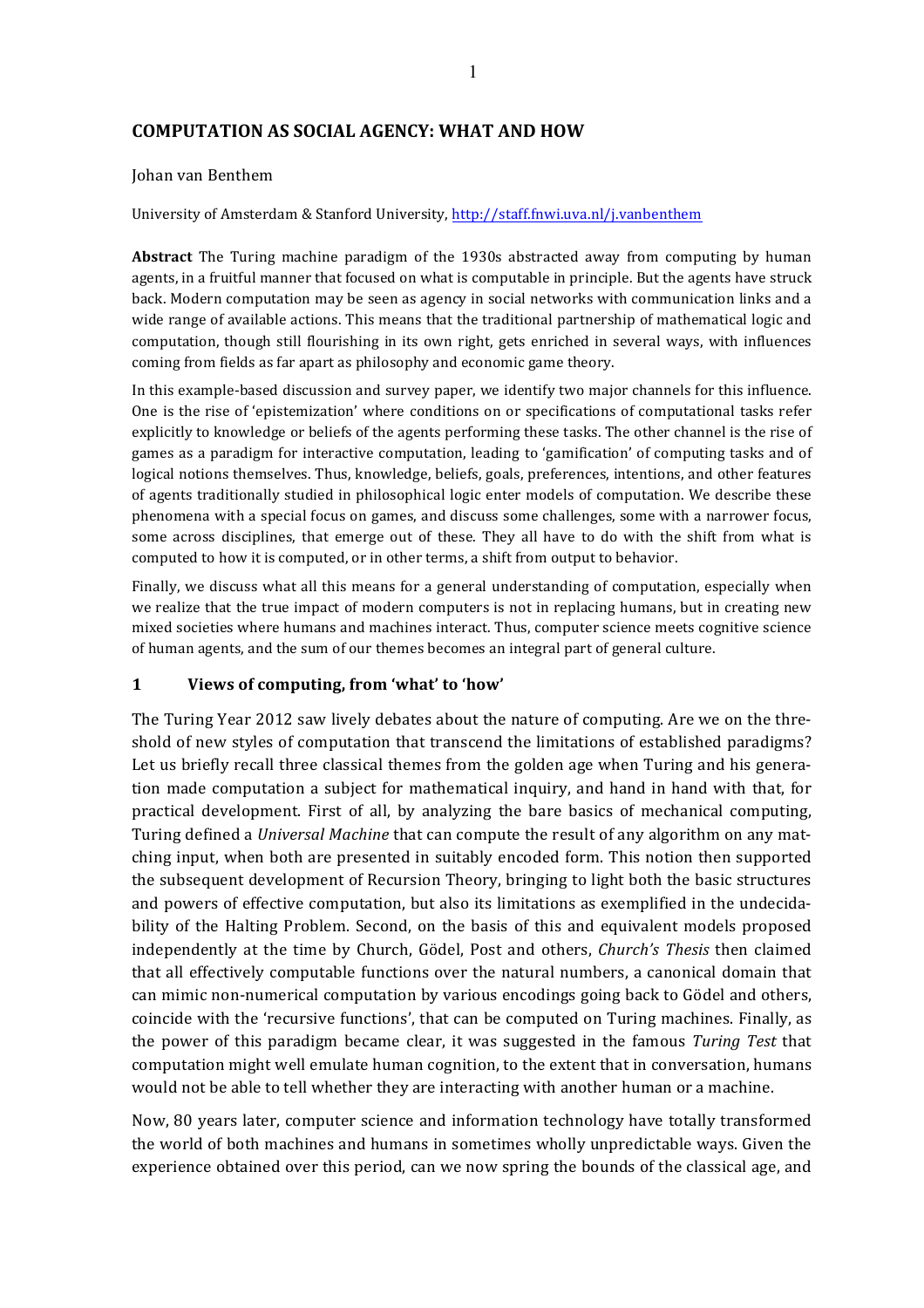compute or solve a larger class of functions/problems after all? There are lively debates on this theme, with proposals like using infinite machines or letting the physical universe do computing in its own ways (Cooper et al., eds., 2008, Cooper 2011). Still, this is a debate I would like to sidestep. It seems important to make a distinction between two issues:

- (a) *What* can we compute,
- (b) *How* can we compute it?

Stated somewhat apodictically, I see no evidence in current debates that we can compute more than before, forcing us to extend the calibration class of recursive functions. But then, this What question is not of great interest to me. Of much greater interest is a How question, not addressed by Church's Thesis, namely: what are natural styles of computing? Or if you insist on 'what' questions after all: do not ask what is computable, but what is *computing*, seen as a kind of process producing characteristic forms of *behavior* (cf. Abramsky 2008A).

Right from its start, the history of computer science has shown an outburst of ideas on these themes, and this paper is about one of these: computation as social agency. My discussion will have a logical slant, reflecting my own work in this area (van Benthem 2008, 2011, 2014), and I am not claiming to represent public opinion in either computer science or logic.

## **2 Computer science as a hot spring of ideas**

Before I start with my main theme, however, here is some very quick historical background that may be familiar to computer scientists, but that is often not on the radar of many of my fellow logicians and philosophers interested in the foundations of computing.

**Logic** and fine-structuring views of computing Turing machines have opaque programs telling the machine in complete detail what to do in machine code, making heavy use of that old enemy of perspicuity called 'go to' instructions (Dijkstra 1968). Real computer science took off when higher programming languages were invented, that represent higher-level perspectives on the sort of computation taking place. One can think of programs in such languages as 'algorithms' that describe the essence of some computational task at some more suitable abstraction level. Different programming languages have given a wealth of views on this, often drawing on traditions in logic. For instance, imperative programs in Algol or  $C^+$  can be viewed as a 'dynamified' version of logical formulas in standard formalisms like predicate logic, telling the machine what sort of results to achieve given certain preconditions. Such systems lend themselves to model-theoretic semantics in the usual logical style (first-order, modal, or otherwise), witness the Hoare Calculus or Dynamic Logic (cf. Harel, Kozen & Tiuryn 2000). On the other hand, functional programming languages such as LISP or Haskell, akin to systems of lambda calculus and type theory, are closer to proof-theoretic and category-theoretic traditions in logic. And of course, there are many other styles that do not fall simply into this dichotomy, including object-oriented programs, logic programs, and so on. The semantics for this large family of programming languages have provided a wealth of matching process models that offer many insights into how we compute and even how we act.

**Distributed computation and process theory** A major new development around 1980 was a theoretical reflection on the practice of distributed computing emerging at the time. One major line here, moving up the abstraction level beyond programming languages, was the invention of Process Algebra by Milner, Bergstra, Klop and others (Bergstra, Ponse & Smolka, eds., 2001), an abstract view of processes as graphs modulo some suitable notion of structu-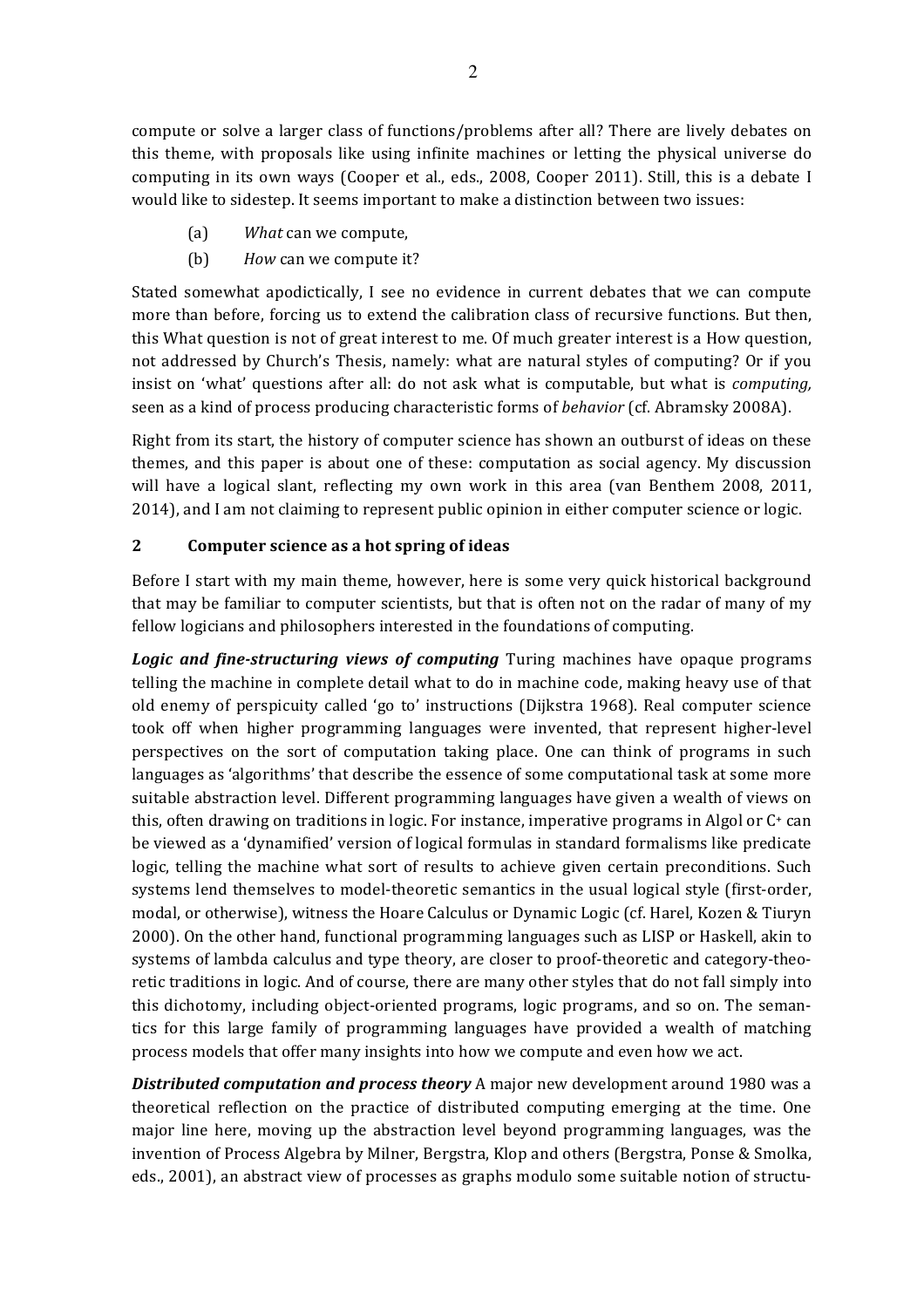ral behavioral invariance, often some variant of bisimulation. While it is true that no consensus has emerged on one canonical model of distributed computation, comparable in breadth of allegiance to Turing machines, a deep process theory did emerge with many features that have no counterpart in the classical theory of sequential computing (van Emde Boas 1990). Abstract process theories are still emerging in the foundations of computation. A noticeable new development has been the birth of *co-algebra*, a theory of computing on infinite streams, tied to fixed-point logics and category-theoretic methods (Venema 2006, 2012). My point here is very modest: thinking about the foundational hows of computation is a productive line of thought that shows no signs of abating yet. For instance, in the last 15 years, a striking take on multi-agent distributed computing has been the introduction of *game models* (Abramsky 2008, and in another paradigm Grädel, Thomas & Wilke, eds., 2002), leading to new encounters between computer science, logic, and game theory (van Benthem 2014).

*Artificial intelligence* To be added to this mix is the emergence of *Artificial Intelligence* since the 1950s. While to some, this has been the soft side of computer science, AI has added a lot of major themes to our understanding of computation, such as automated deduction or learning, that I will not even begin to enumerate here. But I do note one striking inversion. While a major thrill in the area has been the goal of replacing humans by machines, the reality of history is that AI has done more than any other discipline to revitalize and speed up research in philosophical logic (cf. Gabbay, Maibaum & Shepherdson, eds., 1995), teaching us a lot of new things about human behavior in the process. Those who seek to replace us often study us the best. This leads me to my next topic, and indeed the main theme of this paper.

#### **3 Computation and social agency**

It is often said that Turing took the human out of the term 'computer', extracting only the abstract procedures behind their pencil-and-paper activity. In that light, the Turing Test then added insult to injury, since the computer thus defined might then even dispel the mystery of our other intelligent tasks just as well. And even without such grand reductionist programs, it is undeniably true that exact computational models have proved of immense value in studying what might be considered typical human activities, such as conversation as a form of computed information flow driven by natural language functioning as a programming language (van Benthem 1996). I will mention more examples of this influence below.

But there is an opposite stream as well. Much of the recent history of computer science can be seen as a case of the 'humans striking back'. Here is a first, still relatively mild instance of this phenomenon. Around 1980, Halpern and others started the TARK tradition of enlisting the delicate yet powerful understanding that we have of human agents with knowledge and social activity in support of modeling complex distributed protocols: how they function, what they do and do not achieve, and what might go wrong with them (Fagin, Halpern, Moses  $\&$ Vardi 1995). Now this may be just a metaphor, but the resulting revival of epistemic logic, broadly conceived, has had widespread repercussions in several disciplines.

Likewise, as we said already, even much earlier, the rise of Artificial Intelligence, perceived by some as a reductionist exercise, in fact made computer scientists and others aware of the amazing subtlety of human behavior and skills in problem solving, knowledge acquisition, and social interaction. A wealth of logical systems arose out of this that started influencing other areas far beyond computer science, including linguistics and philosophy. And finally, just consider the realities of computing today. What we see all around us are complex socie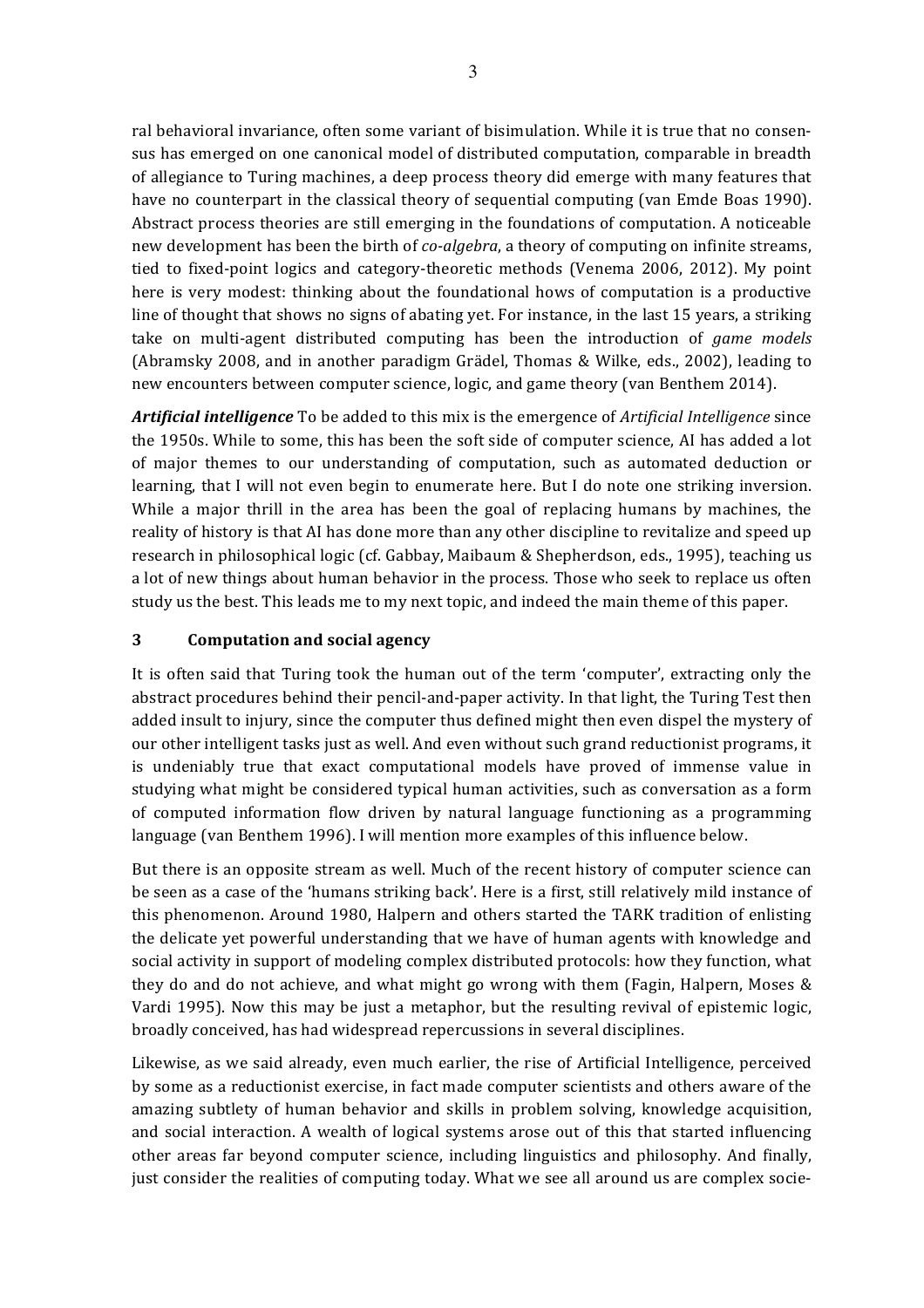ties of humans and machines engaged in new interactive styles of behavior, nowadays even driven by design of 'gaming' as ICT-facilitated human behavior. Thus, it may even be that the real challenge today is understanding what makes this reality tick, rather than abstruse discussions about computing at infinity or in the Milky Way.

### **4 Conquering daily life: conversation as computation**

Computational models are widely used in the study of human agency today – so much so, that the area of multi-agent systems combines features of computer science, game theory, epistemology, and cognitive science (Leyton-Brown & Shoham 2009, Wooldridge 2009). Of the vast literature in this area merging themes and techniques from logic, computer science and other disciplines, I mainly mention one current strand as an illustration: viz. 'dynamicepistemic logics' (cf. Baltag, Moss & Solecki 1998, van Benthem, van Eijck & Kooi 2006, van Ditmarsch, van der Hoek & Kooi 2007, van Benthem 2011). This is by no means the only game in town, but in this paper, it will merely serve as a pilot illustration for collaboration and confluences between the fields I am interested in.

*Conversation and information update* Simple games are a good setting for studying communication. Here is a standard example. Three cards "red", w "white", and "blue" are given to three children: 1 gets red, 2 white, and 3 blue. Each child sees his own card, not the others. Now 2 asks 1: "Do you have the blue card?", and the truthful answer comes: "No". Who knows what now? Here is what seems the correct reasoning. If the question is genuine, agent 1 will know the cards after it was asked. After the answer, agent 2 knows, too, while 3 still does not. But there is also knowledge about others involved. At the end, all players know that 1 and 2, but not 3, have learnt the cards, and this is even 'common knowledge' between them. <sup>1</sup>

The Cards scenario involves a computational process of state change, whose basic actions are updates shrinking a current range. In the diagrams below, indexed lines indicate an uncertainty for the relevant agents. Informational events then shrink this range stepwise:



The first step is for the presupposition of the question, the second for the answer. In the final model to the right, both players 1 and 2 know the cards, but 3 does not, even though he can see that, in both of his remaining eventualities, 1, 2 have no uncertainties left.

The geometry of the diagram encodes both knowledge about the facts and knowledge about others: such as 3's knowing that the others know the cards. The latter kind of 'higher' knowledge is crucial to social scenarios, holding behavior in place. Indeed, at the end of the scenario, everything described has become *common knowledge* in the group  $\{1, 2, 3\}$ .

<sup>&</sup>lt;sup>1</sup> This way of understanding the scenario presupposes that the questions and answers are sincere – as is reasonable with children. But dynamic-epistemic methods also cover possibly insincere scenarios.  $2$  Cf. Fagin, Halpern, Moses & Vardi 1995 for all these notions in games and computation.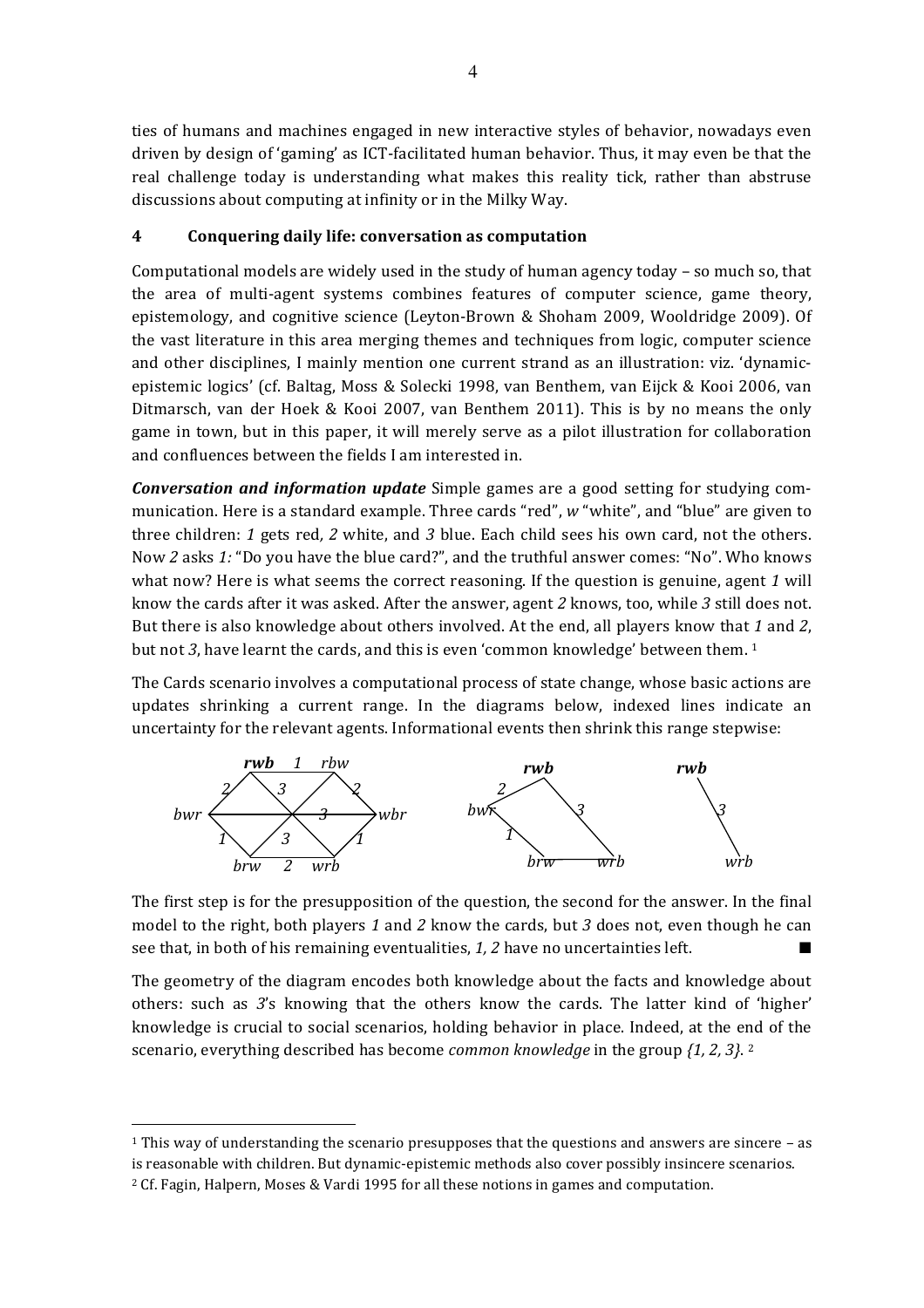**Dynamic logics of communication** The cards problem can be described in the standard epistemic logic that we know from philosophy. What agents know about the facts, or each other, at any state in the above process is described by a standard language of *epistemic logic*:

*p* | *γ | φ N | K<sub>i</sub>* $\varphi$ 

while the corresponding epistemic models, matching our diagrams, are tuples

 $M = (W, \{ \sim_i \mid i \in G \}, V)$ 

with a set of relevant worlds *W*, accessibility relations  $\sim$  for each agent *i*, and a propositional valuation *V* for atomic facts. Knowledge is then defined as having semantic information: <sup>3</sup>

*M, s*  $|=K_i\varphi$  iff for all worlds  $t \sim_i s$ : *M,*  $t \models \varphi$ 

Common knowledge *M*,  $s \models C_G \varphi$  is defined as  $\varphi$ 's being true for all *t* reachable from *s* by finite sequences of  $\sim$  *i* steps. If necessary, we distinguish an *actual world* in the model.

But we can go one step further. 'Dynamic epistemic' logics that also describe the information *flow* in the preceding scenario, i.e., the changes in what agents know from state to state, have been found on the analogy of program logics in computer science.

*Update as model change* The key idea is now that informational action is model change. The simplest relevant action or event here is a *public announcement !* $\varphi$  of hard information: learning with total reliability that  $\varphi$  is the case eliminates all current worlds with *P* false:



We call this *hard information* for its irrevocable character: counter-examples are removed. <sup>4</sup>

This dynamics typically involves truth value change for complex formulas. While an atom p stays true after update (the physical base facts do not change under communication, though current dynamic-epistemic logics can also handle factual change in the world if needed), complex epistemic assertions may change their truth values: before the update *!p*, I did not know that  $p$ , afterwards I do. As with imperative programs, this may result in order dependence. A sequence *!¬Kp; !p* makes sense, but the permuted *!p ; !¬Kp* is contradictory.

**Public announcement logic** The dynamic logic *PAL* arises by extending the epistemic language with a dynamic modality for public announcements of true facts, interpreted as follows:

**M**, 
$$
s = [! \varphi] \psi
$$
 iff *if* **M**,  $s = \varphi$ , then **M** $|\varphi$ ,  $s = \psi$ 

 $\overline{a}$ 

Note how several cultures meet in the logical formulas available here. Consider  $\int$ ! $\varphi$ *]K* $\psi$ , which says that an agent knows  $\psi$  that after reliable information  $\varphi$  has been received. The *K*-modality here comes from philosophy, the explicit treatment of  $\ell\varphi$  comes from linguistic speech act theory, while the *[]*-modality comes from dynamic logic of programs in computer science. <sup>5</sup>

<sup>&</sup>lt;sup>3</sup> Epistemic models encode 'semantic information' as a current range of options for the real world, a widespread notion - but other logical views of information exist (van Benthem & Martinez 2008).

<sup>&</sup>lt;sup>4</sup> Note: This information need not come from anything being said: it could also be a public observation. <sup>5</sup> Logical artifacts are often little pieces of interdisciplinary art, just as so major artifacts in our daily lives testify to meetings and cooperation between major world cultures.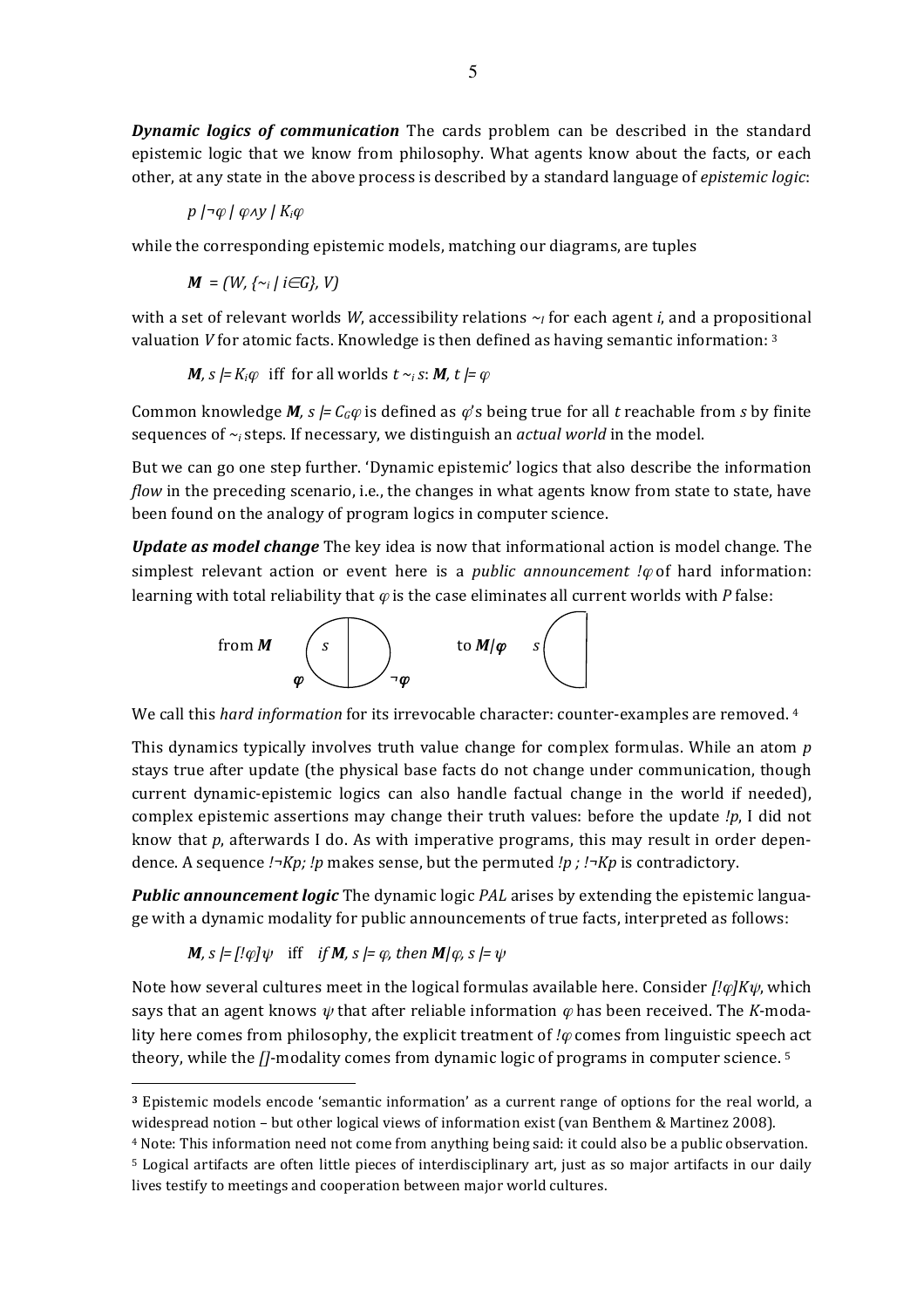The resulting system of `public announcement logic' *PAL* can be axiomatized completely by combining a standard logic for the static epistemic base plus a *recursion law* for knowledge that holds after update, the basic 'recursion equation' of the system:

$$
[!\varphi]K_i\psi \iff (\varphi \to K_i(\varphi \to [!\varphi]\psi))
$$

**Dynamics of other agent features** Similar logics exist for updating agents' *beliefs*, defined as truth in the *most plausible* epistemically accessible worlds. Here variety of dynamic events increases. Beliefs can change under hard information, but also under *soft* information, where  $\neg \varphi$ -worlds are not eliminated, but made less plausible than  $\varphi$ -worlds (Baltag & Smets 2008). Similar methods work for modifying *preferences* (Liu 2011), and a wide range of other events that change key features of agents (van Benthem 2011), or social networks of agents (Girard, Liu & Seligman 2014, Christoff 2016). However, we will not need technical details of such further update mechanisms for the points to be made in what follows.

*Time and program structure* But there is more to information flow in agency. Single events are just triggers for local atomic actions, but usually, they such actions congregate over time to form meaningful larger scenarios. Again, computational ideas are essential here. Action and communication involve complex programs with operations of sequential composition *;*, guarded choice *IF THEN ELSE*, and iteration *WHILE DO*. Even parallel composition *||* occurs when people act or speak simultaneously: parallel action is crucial to social settings.

Here is a well-known concrete illustration, that we will mainly use to identify a few more general themes, without any attempt at deeper technical coverage in this paper:

*The Muddy Children* "After playing outside, two of a group of three children have mud on their foreheads. They can only see the others, and do not know their own status. Now the Father says: "At least one of you is dirty". He then asks: "Does anyone know if he is dirty?" The Children always answer truthfully. What will happen?"

No one knows in the first round. But in the next round, each muddy child reasons as follows: "If I were clean, the one dirty child I see would have seen only clean children, and would have known that she was dirty at once. But she did not. So I am dirty, too." This scenario falls within the above update setting, even with arbitrary iterations, but we forgo details.

Clearly, there is a program here involving sequence, guarded choice and iteration:

*!"At least one of you is dirty"*; WHILE not know your status

*DO* (IF not know THEN "say don't know" ELSE "say know")

 $\overline{a}$ 

**Temporal limit behavior** Another interesting feature is the limit behavior in the puzzle, leading to a stable endpoint where updates have no further effect and agents' knowledge is in equilibrium. In particular, the children have common knowledge of their status in the limit model  $\#(M, \varphi)$  reached by the iterated updates *!* $\varphi$  of their ignorance assertion. So in the end, this statement 'refutes itself'. In other scenarios, like game solution procedures viewed as deliberation scenarios for agents intending to play the game (van Benthem 2007, 2014), the statement announced is rather 'self-fulfilling', becoming common knowledge in the limit.  $6$ 

 $6$  There is no general theory of what happens when. Also, things get yet more complex with belief revision over time, a mechanism in formal learning theory: Gierasimczuk 2010. With iterated plausibility change, fixed-points need not always be reached: oscillations and even divergence may occur.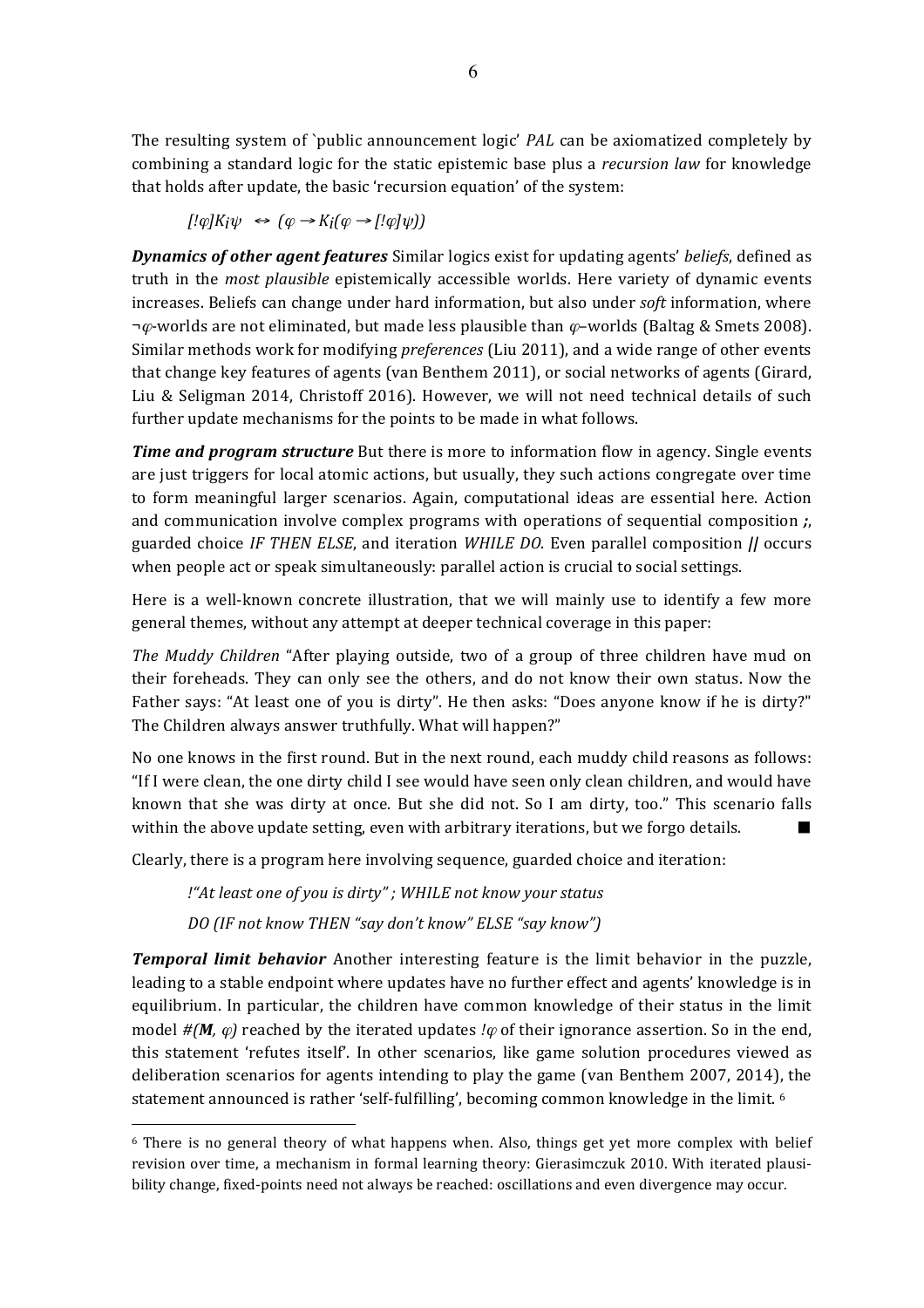Limit features of computation over time can be studied in sophisticated fixed-point logics, but one simple case is just propositional dynamic logic *PDL* of basic imperative programs. Even this natural setting has vast computational power (Miller & Moss 2005): the logic *PAL* with finite iteration of updates is  $\pi_1$ -complete. Van Benthem 2008 has a positive interpretation of high complexity results for logics like these in the realm of agency, namely that

# *conversation has universal computing power:*

That is, any significant computational problem can be realized as conversation planning. However, while this looks attractive as an observation about conversation as a paradigm for computation in general, there is a catch. The high complexity resides in the logic of reasoning about conversation, but as discussed in van Benthem 2011, conversational algorithms themselves might have low complexity as far as computational procedures go.

*Digression* Logic often offers different resources for looking at agency. The above scenarios can also be described in 'epistemic temporal logics' (cf. Fagin, Halpern, Moses & Vardi 1995, van Benthem & Pacuit 2006), an alternative, though related line that we will ignore here.<sup>7</sup>

Our examples and their glimpses of wider implications may have shown how computational notions and techniques arise all the way in a basic human activity like conversation. For many further examples of 'communication as computation', we refer to the cited literature.

# **5 Daily life strikes back: computation as conversation**

The preceding section has illustrated how computation can inform the study of social agency. But our view in Section 3 had two aspects: it thrives just as well on a reverse perspective. Human-style agency may also be seen as an essential aspect of computation. The work in the TARK community mentioned earlier has shown how human metaphors of knowledge and social interaction, made precise in logical terms, are a powerful tool for specifying and proving properties of complex protocols for multi-agent systems. But the borderline between a metaphor and the real thing may be thin. One can also entertain a viable view that computing *itself* is a form of social behavior, mixing action and information much as humans do. After all, there does not seem to be preferred direction of reduction in the mixed information society of today. Correspondingly, the same formal objects that act as programs for machines might also be viewed, with a mental Gestalt switch, as 'plans' or strategies for humans.

Two essential human features then enter our understanding of computation. One is the *knowledge* of agents (and also other attitudes, such as their beliefs and preferences), and the other their social *interaction*. That this mixture is stable from a logical point of view has been shown in the preceding section. We now step back, and look at broader developments that support this trend. We will take up the two themes separately, showing how they enter our view of computing in several natural ways. Our major tool for highlighting this influence are transformations from standard algorithms to knowledge-based social procedures.

## **6 Epistemizing computational tasks**

 $\overline{a}$ 

This section is about what we call the phenomenon of *epistemization*, the introduction of agents' knowledge at various parts in basic computational tasks.

<sup>&</sup>lt;sup>7</sup> This complexity may go down on extended *protocol models* for epistemic-temporal logics (van Benthem, Gerbrandy, Hoshi & Pacuit 2009) that constrain available histories, or sequences of updates.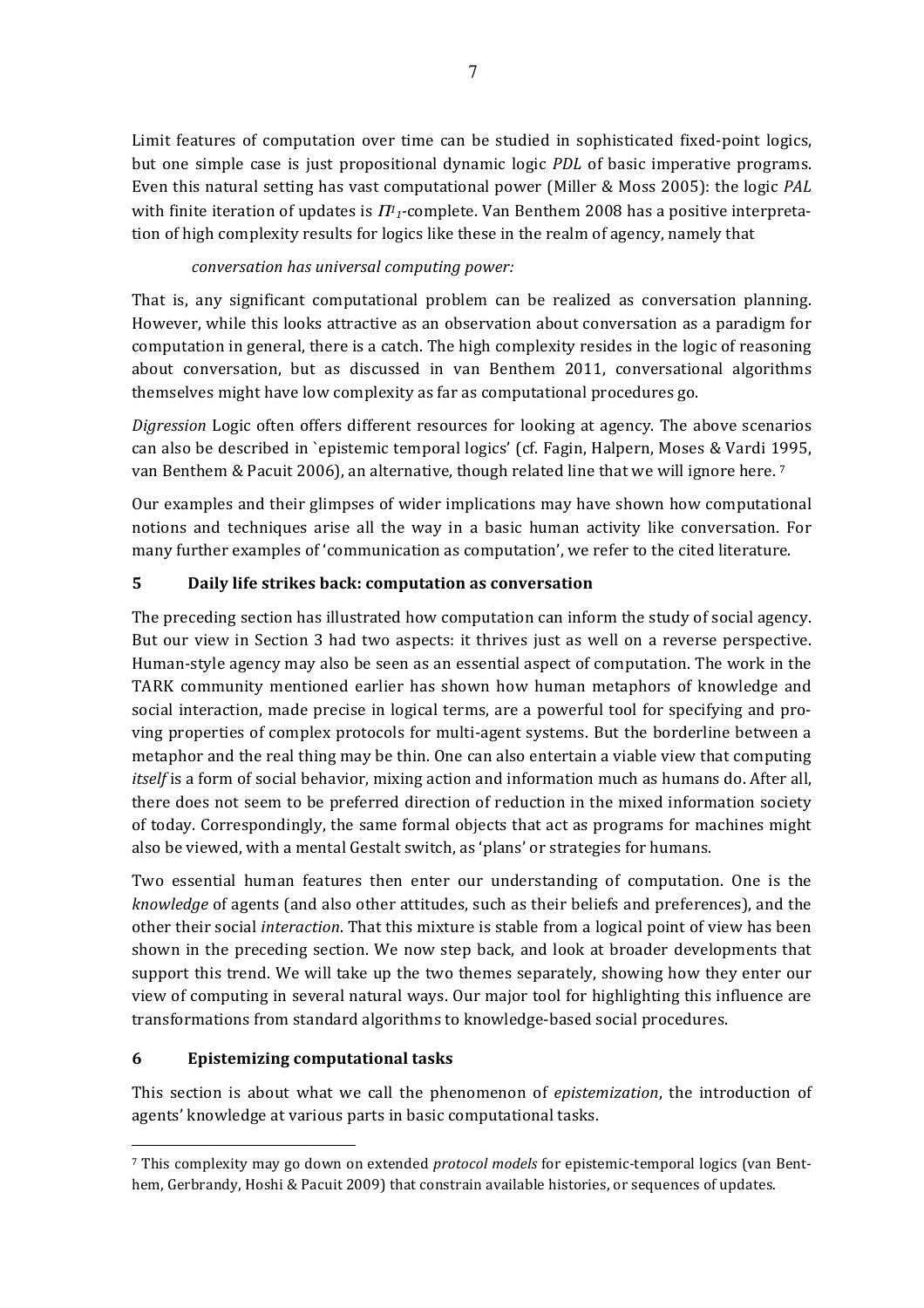**Epistemizing algorithmic tasks** Consider the basic planning task of Graph Reachability (GR). Given a graph **G** with points *x*, *y*, is there a chain of arrows from *x* to *y*? GR can be solved in *Ptime* in the size of G: a quadratic-time algorithm will find a path (cf. Papadimitriou 1994). The same holds for reachability of a point in *G* satisfying a goal condition  $\varphi$ . In fact, the solution algorithm performs two related tasks: determining if a path exists at all, and giving a concrete way or plan for getting from *x* to *y*. We will now consider various natural ways of introducing knowledge and information in this setting that come from the literature.

*Knowing you made it* Suppose an agent is trying to reach a goal region defined by  $\varphi$ , with only limited observation of the terrain. The graph *G* is now a model  $(G, R, \sim)$  with accessibility arrows, but also the earlier epistemic uncertainty links between nodes. It is natural to ask for a plan that will lead you to a point *that you know to be in the goal region*  $\varphi$ . Brafman, Latombe & Shoham 1993 analyze a robot whose sensors do not tell her exactly where she is. They then add a *knowledge test* to the task specification, inspecting current nodes to see if we are definitely in the goal region  $\varphi$ , by requiring that  $K\varphi$  be true. Given the well-known *P-time* complexity of model checking for epistemic logic, the new search task remains *P-time*.<sup>8</sup>

**Epistemizing social tasks** Many algorithmic tasks themselves come from social scenarios, witness the area of computational social choice (Endriss & Lang, eds., 2006). Here, too, epistemization makes sense. Think of the basic computational task of *merging orderings*. In social choice theory, preferences of individual agents are to be merged into a preference order for the group as a whole. This way of phrasing started with Arrow's Theorem stating that no social choice procedure exists that satisfies some basic postulates of unanimity, monotonicity, context independence, and especially, absence of a 'dictator', an individual whose preference ranking always coincides with that of the group. These famous specifications are completely non-epistemic, which is somewhat surprising, since much of what we consider essential about democratic decision making has to do with privacy, and what agents may know or not know. But, there is even a mismatch between the usual base conditions in social choice theory and how they are interpreted intuitively in terms of agency. The existence of a dictator is problematic if we think of an individual who can abuse her powers: but for that, she should *know* that she is a dictator – and perhaps, others should also know (or not know) this. Thus, epistemic rethinking of the scenario of social choice seems in order, and it is not yet clear what a knowledge-based version of the basic theory would look like.

Other algorithmic tasks where similar points can be made occur in *game theory*. Indeed, the move from games of perfect information to games with imperfect information (Osborne  $\&$ Rubinstein 1994) may be considered a case of epistemization in our sense.

*Two aspects of epistemization* Our examples show two different aspects of introducing knowledge. One is that the *specifications* of what an algorithmic task is to achieve may come to involve knowledge, like saying we must know we are at the goal, This does not necessarily mean that the algorithm itself has to be epistemic. Many social algorithms are purely physical, such as folding ballot slips, although they do have epistemic effects. We will return to this distinction later on in our discussion of interfaces with game theory.

<sup>&</sup>lt;sup>8</sup> Here is one more illustration of the entanglement of ideas from computation and general agency. A general model for epistemic robots relying on possibly limited or defective sensors is proposed in Su et al. 2005. This approach has led to new 'evidence models' for human agency (van Benthem & Pacuit 2011) that are more fine-grained than the standard epistemic models of this paper.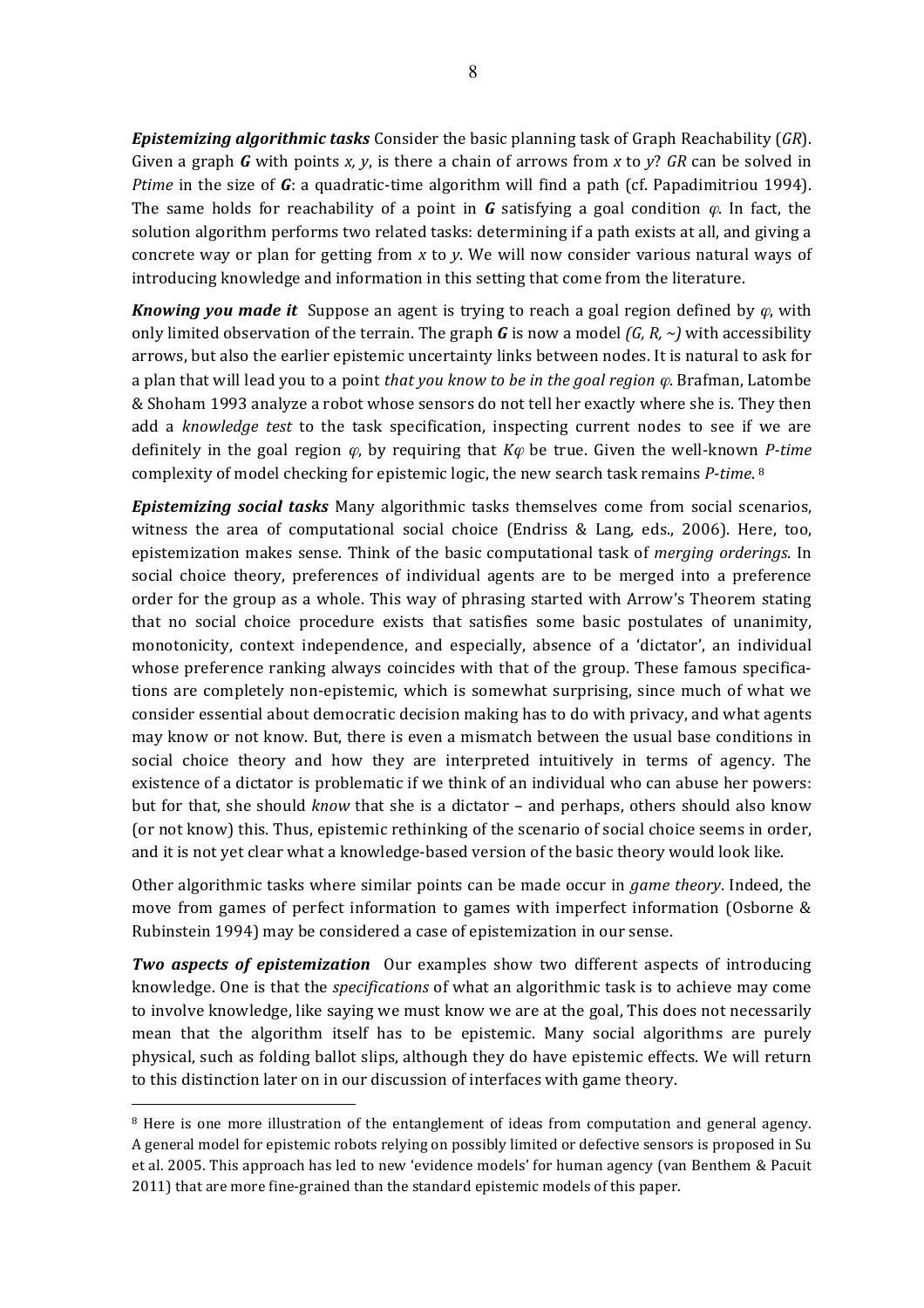The second step, then, makes the *algorithms themselves* contain knowledge aspects. One obvious place where this happens is test conditions for conditional action. We find it obvious that a computer 'checks' in its registers whether, say,  $x = 1$ , before performing an *IF THEN* task: truth and knowledge are easily confused here. But for more complex conditions, such as 'the battery is functioning', we can only perform *IF* THEN instructions if we know which condition holds. And there may be yet more subtle aspects of knowledge involved in basic computing. Turing 1937 says a machine should know which symbol it is reading, and even which state it is in: this seems a rather human form of introspection.  $9$ 

*Epistemic programs* Algorithms with conditions that we know to be true or false look like human plans. One format for epistemizing standard algorithms is the *knowledge programs* of Fagin, Halpern, Moses & Vardi 1995, making actions dependent on conditions like "the agent knows  $\varphi$ " that can always be decided given epistemic introspection. <sup>10</sup> The language of the programs now also explicitly contains our earlier epistemic operators. Knowledge programs make sense in epistemic planning (Bolander & Andersen 2011), and also as definitions for uniform strategies in imperfect information games (van Benthem 2014).  $11$ 

A related way of epistemizing programs is offered by the earlier dynamic epistemic logics. Public announcements are closely related to the widely used dynamic 'test actions' that cut all epistemic uncertainty links between  $\varphi$ –worlds and  $\neg \varphi$ –worlds. The behavior of linkcutting test actions, and that of many related ubiquitous informational actions, such as asking questions and giving answers, can be described in exactly the same logical style as before.

*Further aspects of epistemization* But once we entangle algorithms and knowledge, many further issues emerge, going beyond just opening a 'knowledge parameter' here and there. For a start, epistemic specifications or programs essentially refer to some agent performing the task – and then, the nature of those agents becomes an explicit concern.

**Different types of agent** Epistemic algorithms may work for one type of agent but not for another. The literature on dynamic-epistemic logic has mainly focused on agents with *Perfect Recall* who remember everything they knew at earlier stages of the process, and who also learn from their observations only (van Benthem 2011). But equally important are agents with bounded memory and attention span, such as finite automata.

Making different assumptions about agents will be reflected in the epistemic logic of action. For instance, Perfect Recall holds for an agent iff the following apparently innocent and attractive-looking commutation law for action and knowledge governs its behavior:

 $K[a]\varphi \rightarrow [a]K\varphi$ 

 $\overline{a}$ 

This says that, if we know beforehand what an action is going to achieve, we will know its effect afterwards. This is crucial to consciously following a plan, though it can fail in other circumstances. For a counter-example, I may know that entering this enticing nightclub will

<sup>&</sup>lt;sup>9</sup> Turing himself thinks that these epistemic properties are guaranteed by having only *finite* sets of symbols and states. This is not the notion of knowledge used in this paper, since it seems to refer more to perceptual discrimination (cf. Williamson 2000 on the latter notion in epistemology).

 $10$  Some of the surprising cognitive algorithms in Gigerenzer et al. 1999 have this flavor.

 $11$  Independently from this paper, a program of epistemization has been proposed in Moses 2015.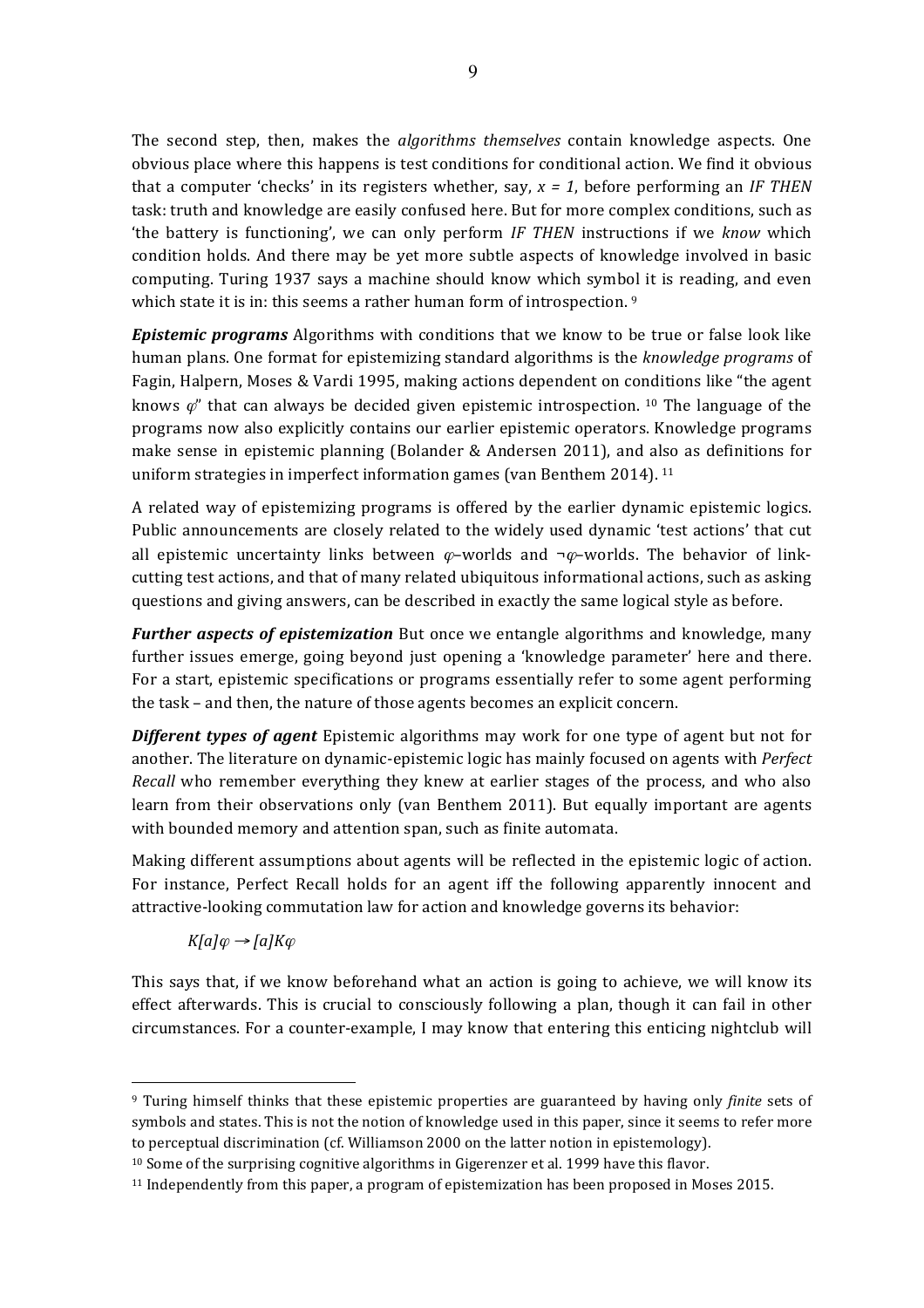lead to my swift moral downfall, but once inside, all such thoughts may have left my mind.  $12$ Different axioms that can be written in a similar logical form govern the behavior of finite automata. Clearly, such assumptions about agents influence what we can expect an epistemic algorithm to achieve - but I am not aware of any general theory yet.

*Know-how, and knowing a program* So far we followed the mainstream of epistemic logic in letting knowledge apply to propositions. But our setting suggests a richer view. In addition to propositional *knowing-that*, computation involves a study of *know-how*, embodied in algorithms, plans and procedures. In fact, knowing how is the subject of much of our learning, perhaps more than knowing that (Stanley 2011). Much of what we have discussed already tends in this direction, since we treated actions and propositions on a par.

Moreover, know-how is related to an important notion in our natural language, that of knowing an *object*. We can know numbers, people, answers, and so on. In our setting, one obvious instance is what it means to 'know a program'. There seems to be no unique answer to this question, but here is a tie with propositional knowledge that seems relevant. If we have an epistemic program, knowing it seems to involve at least some grasp of its execution, not just being lucky. Should the agent know a plan to be successful: beforehand, and at all stages of its execution? There are at least two aspects to this mastery (van Benthem 2014). Suppose that the agent has an epistemic plan: does it follow that she knows its effects? It is easy to see that this is not always so, and hence we might use this as a stronger requirement on epistemized algorithms than we have imposed so far. But there is also another natural aspect to knowing a plan. Suppose that the agent knows now what the plan will achieve, will this knowledge persist over time as the plan is being followed?

*Example* Knowing one's plan. For an illustration, recall the earlier problem of epistemized graph reachability. Let the agent at the root of the following graph trying to reach a  $\varphi$ -point:



 $\overline{a}$ 

The dotted line says that the agent cannot tell the two intermediate positions apart. A plan that reaches the goal is  $Up$ ; *Across*. But after the first action, the agent no longer knows where she is, and whether moving *Across* or *Up* will reach the  $\varphi$ -point.

Much more can be said about when intermediate knowledge of effects does hold, but we merely cite one result discussed in van Benthem 2014: agents with Perfect Recall have intermediate knowledge of effects for all knowledge programs in the earlier sense.

In the setting of this paper, the point of this discussion is just to show that epistemization may be a more subtle and wider-ranging enterprise than the reader might have thought. We reinforce this point with a small digression taking us even into contemporary philosophy.

 $12$  Attractive as this principle may look, in the presence of further simple expressive devices such as common knowledge or a universal modality, it induces high complexity in logics of agency. This is due to the confluent `grid structure' of two relations in imposes on models that makes it impossible to encode undecidable tiling problems in the logic, cf. Halpern & Vardi 1989, van Benthem & Pacuit 2006.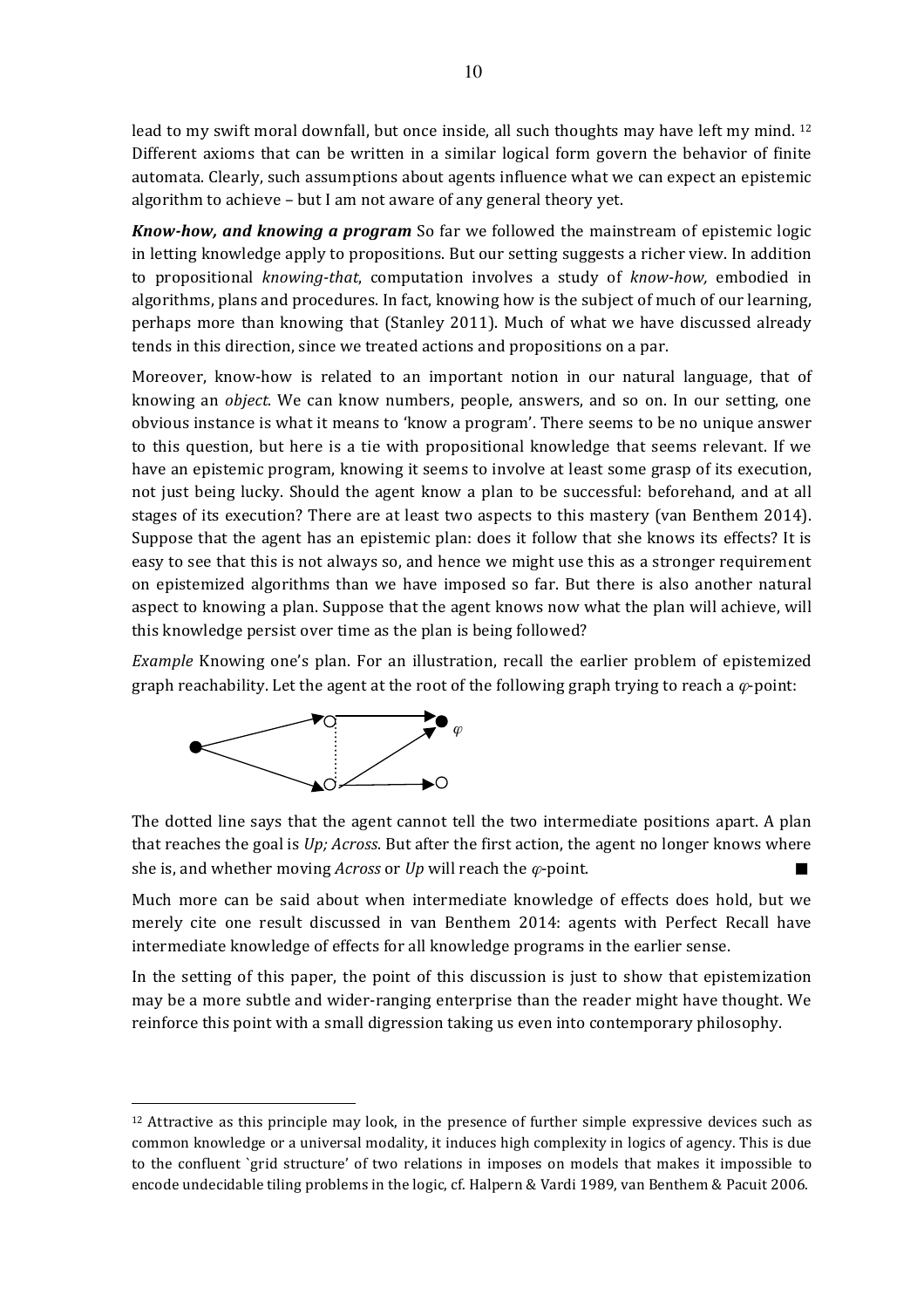*From knowing to understanding* Even more stringent intuitive requirements come up with knowing a program, such as *understanding* what one is doing. <sup>13</sup> In addition to propositional knowledge of effects of a plan, or parts of it in the real world, one key feature then seems a form of modal 'robustness': namely, counterfactually still knowing the effects of a plan under changed circumstances, or at least having an ability to modify a plan as needed.  $^{14}$  And there are yet other tests of understanding a subject, such as 'talent for zoom': being able to describe a plan at different levels of detail, moving up or down between grain levels as needed.

**Epistemization in general** We will not explore these issues further here, except to note that epistemizing algorithms seems to open up a rich and interesting area of investigation. Perhaps the first issue on the agenda here should be to *define epistemization* as a general transformation, or a family of transformations, on traditional algorithms and specifications, whose properties can then be studied as such. The next general issue would be what happens when we systematically epistemize major existing process theories of computation, such as process algebra or game semantics (Bergstra et al., eds., 2001, Abramsky 2008B). <sup>15</sup> There are bits and pieces in the literature, but I am not aware of general results in this spirit. The earlier dynamic-epistemic logics seem relevant to this enterprise, and so does the literature on computational complexity of epistemic-temporal action logics (Halpern & Vardi 1989).

Finally, it should be pointed out that epistemization is a more general phenomenon than just adding standard epistemic logic to the world of algorithms. Epistemic logic is one way of modeling knowledge - based, as we saw, on the notion of semantic information. However, various other views of information make sense for logic and computation, including more fine-grained syntactic accounts of information structure as code (van Benthem & Martinez 2008). The issues that we have raised in this section would still make sense then.

# **7 Interaction and gamification**

 $\overline{a}$ 

The second essential feature of social agency that we mentioned earlier was multi-agent interaction. The typical paradigm for multi-agent action with many-mind knowledge are games, and what we will do know is look at a trend of 'social transformation' of algorithmic tasks that might be called *gamification* (van Benthem 2008).

*Multi agent scenarios and knowledge games* Reaching a goal and knowing you are there naturally comes with social variants where, say, *others* should not know where you are. In the 'Moscow Puzzle' (van Ditmarsch 2002), two players must inform each other about the cards they have without letting a third party know the solution. More general *knowledge games* of this sort have been studied in Agotnes & van Ditmarsch 2011, Minica 2010. <sup>16</sup> One

<sup>&</sup>lt;sup>13</sup> Similar issues arise in analyzing what it means for someone to understand a formal *proof*, and hence useful intuitions might also be drawn from our experience with mathematical practice.

 $14$  Counterfactual robustness under a natural range of deviant circumstances is also well-known in the philosophical literature on definitions of knowledge: see Nozick 1981, Holliday 2012. In that literature, knowledge gets tied to policies for *belief revision* – and the intriguing thought that real understanding of a plan, program or algorithm might also have to do with the relevant agents' *beliefs* about it.

 $15$  Adding epistemic action to process algebra would fit its emphasis on communication channels. Adding an explicit epistemic component would also makes sense given the intuitive motivations underlying game semantics of programming languages (Abramsky 2008B).

 $^{16}$  Games for inquiry even play an important role in modern epistemology, Lehrer 1990, Fiutek 2013.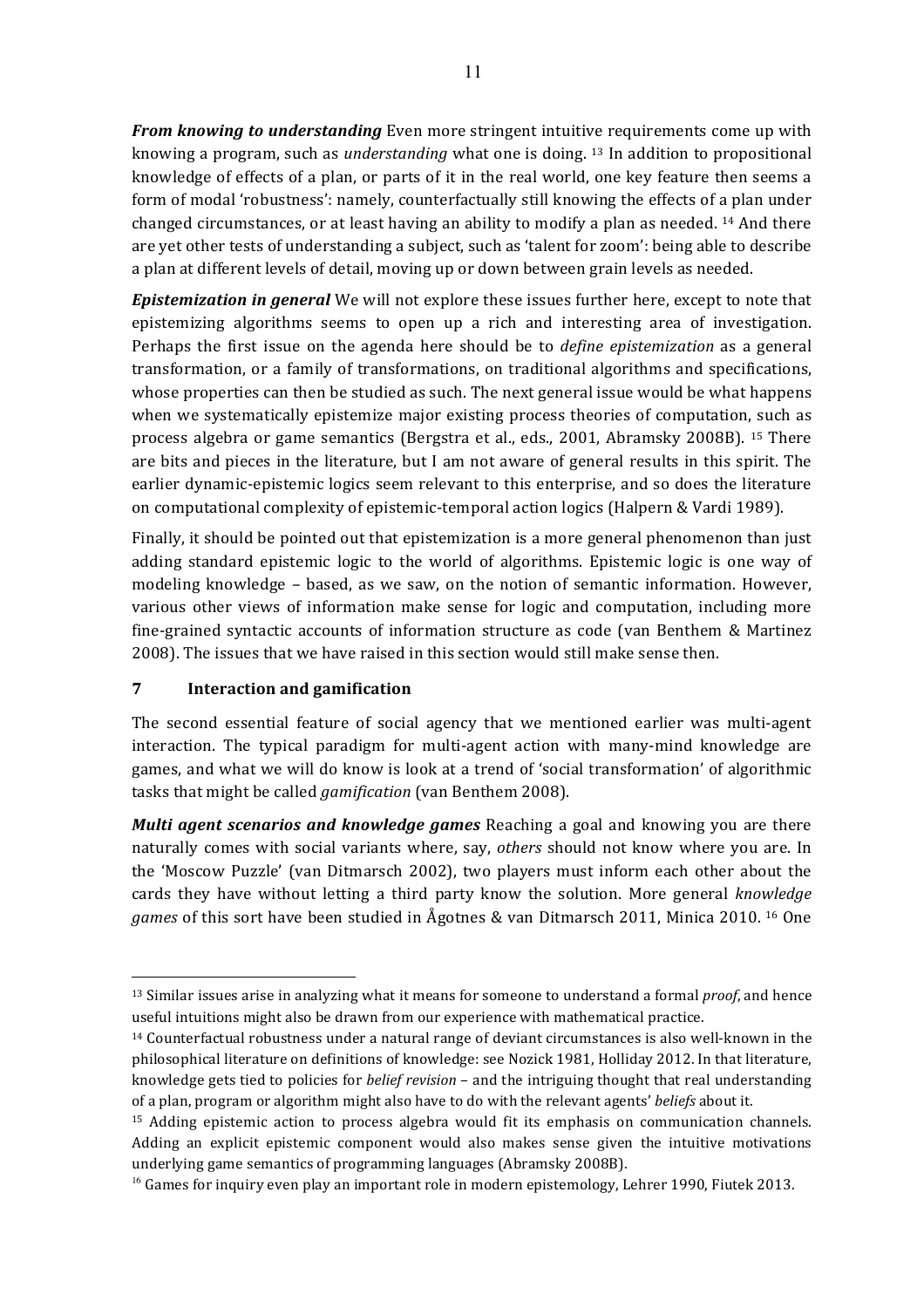can think of these games as extended semantic explorations of a given epistemic model, assigning different roles to different parties to model more interesting features of inquiry.

*Logic games* Turning algorithms into games involves prying things apart assigning different roles for different agents. Early examples of this gamification have long occurred in logic, witness so-called *logic games* in the style of Lorenzen, Ehrenfeucht, or Hintikka, where basic logical notions are gamified in terms of a split between a player for truth (proof, analogy, ...) versus a player for falsity (existence of a counter-model, seeing a difference, ...). The strategic game-theoretic powers of players in such games then provide a new fine-structured analysis of many classical logical notions. For instance, truth of a formula will correspond to the existence of a winning strategy for the Verifier (in our earlier terms, the 'what' aspect), while that strategy itself is a game-theoretic procedure, much like a generalized algorithm, for establishing the truth (the 'how', in our earlier terms). Similar results hold for other logic games. Van Benthem 2014 has an extensive survey of logic games for evaluation of formulas, comparing between models, constructing models, finding proofs, and general argumentation.

Gamification has a long history in logic, but it can also be used creatively for computation.

*Reachability and the sabotage game* For a more purely algorithmic example, consider again the earlier Graph Reachability, now in a different scenario with two agents. The following picture gives a travel network between two European capitals of logic and computation:



It is easy to plan trips either way. But what if transportation breaks down, and a malevolent Demon can cancel connections, anywhere in the network? At each stage of our trip, let the Demon first take out one connection, while Traveler then follows a remaining link. This turns a one-agent planning problem into a two-player *sabotage game*. Simple game-theoretic reasoning shows that, from Saarbruecken, a German Traveler still has a winning strategy, but in Amsterdam, Demon has the winning strategy against the Dutch Traveler.  $17$ 

*Sabotage, logic, and complexity* The above suggests a transformation for any algorithmic task to a *sabotage game* with obstructing players. This raises general questions. First, there is an issue of logic (van Benthem 2005). One can design languages for these games and players' strategies in terms of 'sabotage modalities' on models with accessibility relations *R*:

*M*,  $s \models \langle -\rangle \varphi$  iff there is a link  $(s, t)$  in R such that  $M[R] = R - \{(s, t)\}\}\$ ,  $s \models \varphi$ 

<sup>&</sup>lt;sup>17</sup> These games also have interesting interpretations in terms of *learning*, where a Teacher tries to trap a Student into a certain state of knowledge by blocking all escape routes (Gierasimczuk 2010). Recently, it has also been suggested that they can be used to model changes in dynamic communication networks such as being 'unfriended', Christoff 2016, Aucher, van Benthem & Grossi 2015.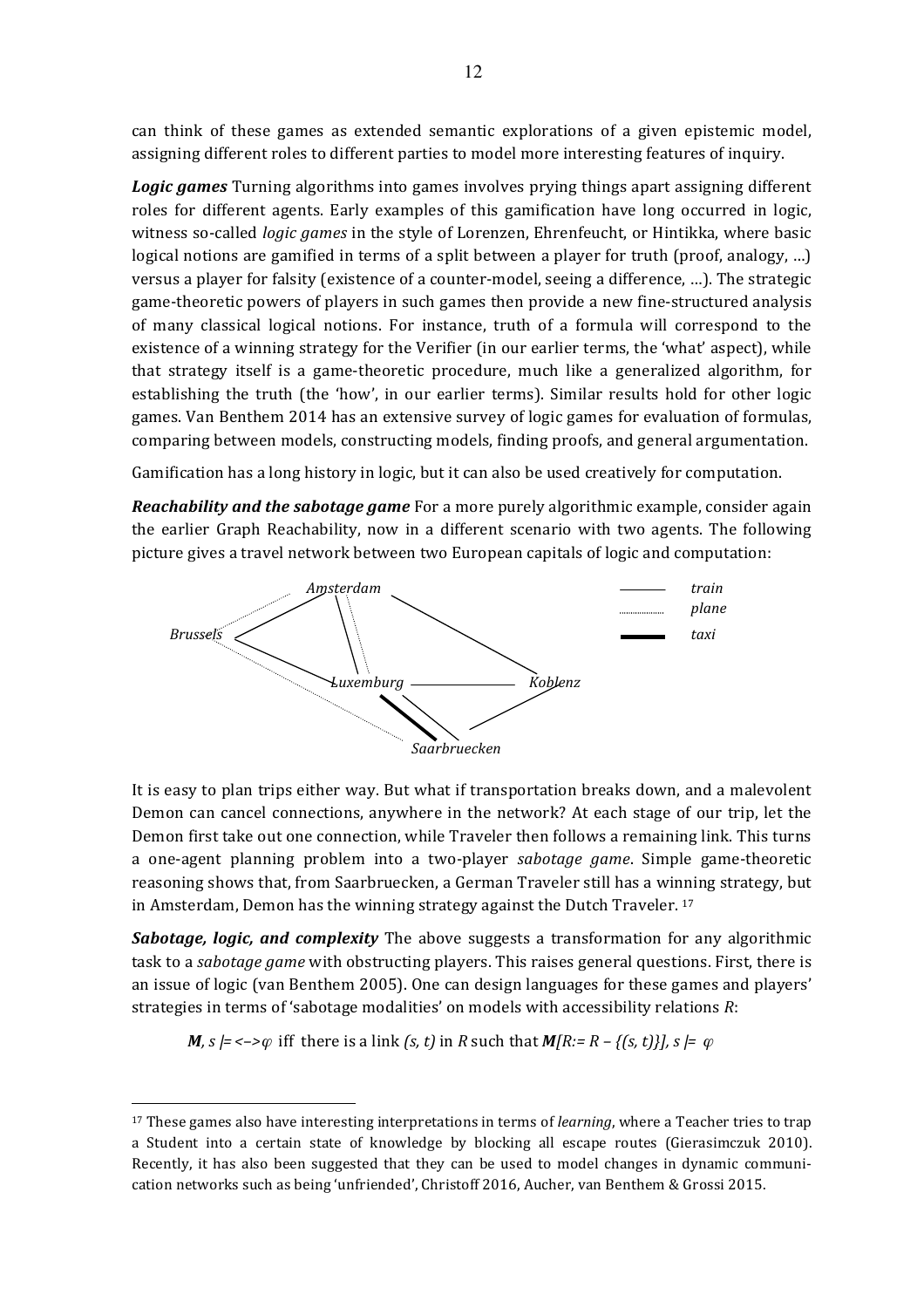In these unusual modal logics, models change in the process of evaluation, and indeed, one can show that sabotage modal logic, though axiomatizable, is *undecidable*: somehow the computational content of the logic has increased from standard modal logic. <sup>18</sup> Next, consider other tasks. For sabotaged Graph Reachability, the solution complexity of the game jumps from *P-time* for modal model checking to *Pspace-completeness*. This takes a polynomial amount of memory space, like Go or Chess. For all these results, see Rohde 2005. <sup>19</sup>

Thus, gamification leads to interesting new perspectives in complexity, and in logic, where models may now change in a process of evaluation. Still, it all depends on how we do it. Game versions of algorithmic tasks need not always be more complex than the original task.

**Catch me if you can** Consider another game variant of GR. Obstruction could also mean that someone tries to stop me en route: "Starting from an initial position  $(G, x, y)$  with me at x and you at *y*, I move first, then you, and so on. I win if I reach my goal region in some finite number of moves without meeting you. You win in all other cases." This game, too, models realistic situations, such as avoiding obnoxious people at receptions. One important difference with the sabotage game is that, this time, the graph remains fixed during the course of play. Sevenster 2006 proves that now the computational complexity stays in *P-time*.

Adding knowledge and observation again Clearly, it also makes sense to combine the above games with our earlier epistemization. For instance, real sabotage as practiced in warfare involves limited observation and partial knowledge. If we turn algorithms into games of *imperfect information*, solution complexity may increase even further. Jones 1978 gives an exponential complexity jump for a simple search task. Sevenster 2006 studies a broader array of epistemized gamified algorithms, linked with the '*IF* logic' of Hintikka & Sandu 1997.

*Gamification in general* The general program behind the preceding examples would be a theory of gamifying algorithmic tasks, and the study of their strategic properties as related to their earlier process properties. We mentioned knowledge games and sabotage games as specific instances  $-$  but as we have said, many further examples of successful gamification exist in logic and computer science. A general understanding of this phenomenon might profit from current contacts between logic, computer science, and game theory.  $20$ 

*What and how, logic and game equivalence* Fundamental issues about gamification are close to central topics of interfaces between logic and games, as studied in van Benthem 2014. One concrete technical example is the general transition from logics of programs, possibly epistemized, to *logics of strategies* in games. <sup>21</sup> But perhaps most generally, an earlier issue raised at the beginning of this paper returns. A fundamental conceptual and mathematical question in the logical foundations of game theory is this:

*When are two games the same?* 

<sup>&</sup>lt;sup>18</sup> Our earlier dynamic-epistemic logics could also change relations and cut links, but their transformations were done in a *definable* manner allowing us to write recursion laws, and keep logics decidable.

 $19$  Ron van der Meyden, p.c., has pointed out that, while the sabotage game gamifies the original reachability *task*, there is still an additional issue of how the game solution procedure gamifies the original *algorithm* solving the task. I am not aware of systematic results yet at this second level.

 $^{20}$  One should also mention the practical uses of gamification in the world of computer games, which have developed very similar aims independently. Cf. Loewe, Pacuit & Witzel 2011.

<sup>&</sup>lt;sup>21</sup> Cf. also Ghosh, van Benthem & Verbrugge, eds., 2016, for a broad collection of recent papers on formal modeling of strategies coming from computer science, logic, game theory, and philosophy.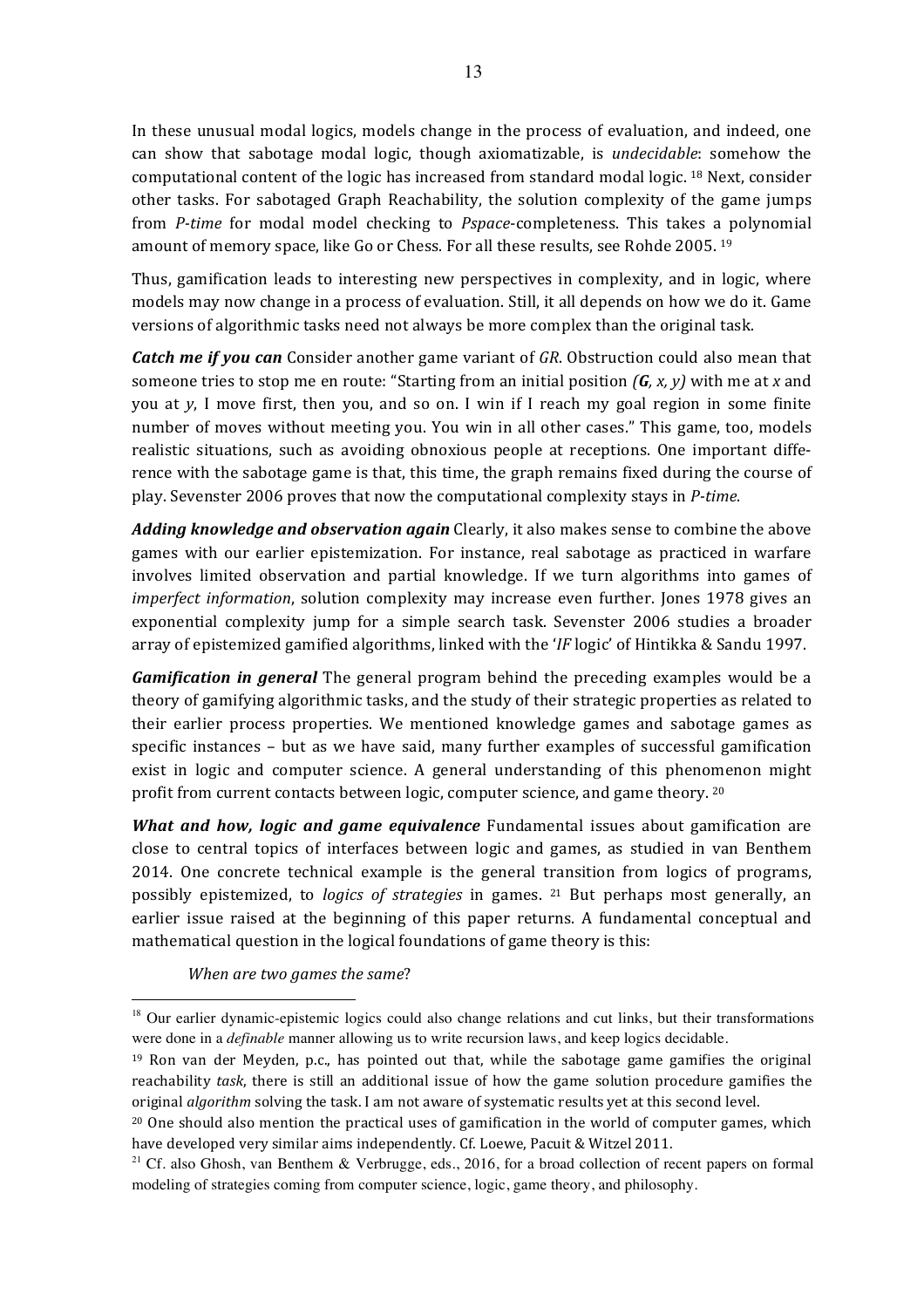Different answers embody different views of a game as an interactive process, and hence, views of social computation. One such view is that we only need to look at the 'control' that players have over outcomes of the game, a notion close to output views of processes, and the equivalence view behind Church's Thesis. But, connecting with the preceding line, another persistent intuition concerning game equivalence has been something more intensional: viz. the possibility of simulating strategies in one game in the other game. Sometimes this can even be a brutal but very effective form of merely copying other players' moves, something that occurs both in computer science (Abramsky 2008B) and in game theory (Axelrod 1984).

But once again, one can look at all these issues from both sides, computation or human agency. Computational ideas concerning game equivalence are at the same time intuitions about the fundamental issue of what is the glue of actual social behavior.  $22$ 

*Epistemics, games, and theory of play* While the above issues have pure action-oriented versions, eventually, we want to look at epistemized scenarios. In the setting of games, this brings us to the theory of imperfect information games (Osborne & Rubinstein 1994), as well as the even broader arena of epistemic game theory (Perea 2012, Brandenburger 2014, Pacuit & Roy 2015). This framework for epistemized gamified action meshes well with the dynamic-epistemic logics mentioned earlier, as these enrich game theory with an explicit analysis of the informational actions taking place during the game. Indeed, combining logic and game theory itself leads to an agency-inspired research program called a "Theory of Play" in van Benthem 2014, where the fine-structure is investigated of the agents playing games, including their different abilities for getting information, their different propensities for changing beliefs, and the possibly quite intricate structure of their goals.  $23$ 

**Deliberate versus automated** We conclude by pointing at one further aspect of the gametheoretic connection that also applies to social agency in general. Our discussion so far may have suggested that theories of agency will get ever more elaborate, endowing agents with an ever larger repertoire of epistemic attitudes and potential for deliberation, choices, and actions. This is the main line of classical philosophical logic, and also of classical game theory. But there is also an opposite trend toward making agents as simple as possible. For instance, in evolutionary game theory (Hofbauer  $&$  Sigmund 1998, Skyrms 1990) agents are often extremely simple devices, such as finite automata, and elaborate social behavior gets largely explained as an emergent higher-level phenomenon out of very simple automated contact patterns. The border line between these two views of agency is a topic of lively current discussion, partly, because the difference between the two paradigms of explaining behavior may have sweeping implications for philosophical issues such as rationality or morality. Yet, here, we merely note one caveat that follows for our study of computation as social agency.

 $^{22}$  Maybe game-theoretic notions of equivalence also have to depend on the *types of agent* playing the games, with their ways of reasoning based on combining belief and preference.

<sup>&</sup>lt;sup>23</sup> An important aspect left out in our presentation of the game theory connection is *probability*. Imperfect information games have bona fide solutions in terms of Nash equilibria in mixed strategies, letting players play moves with certain probabilities. Also, probabilities can serve as more fine-grained descriptions of agents' knowledge and beliefs. Thus, eventually, epistemization and gamification may need foundations in terms of mixtures of logic and probability theory.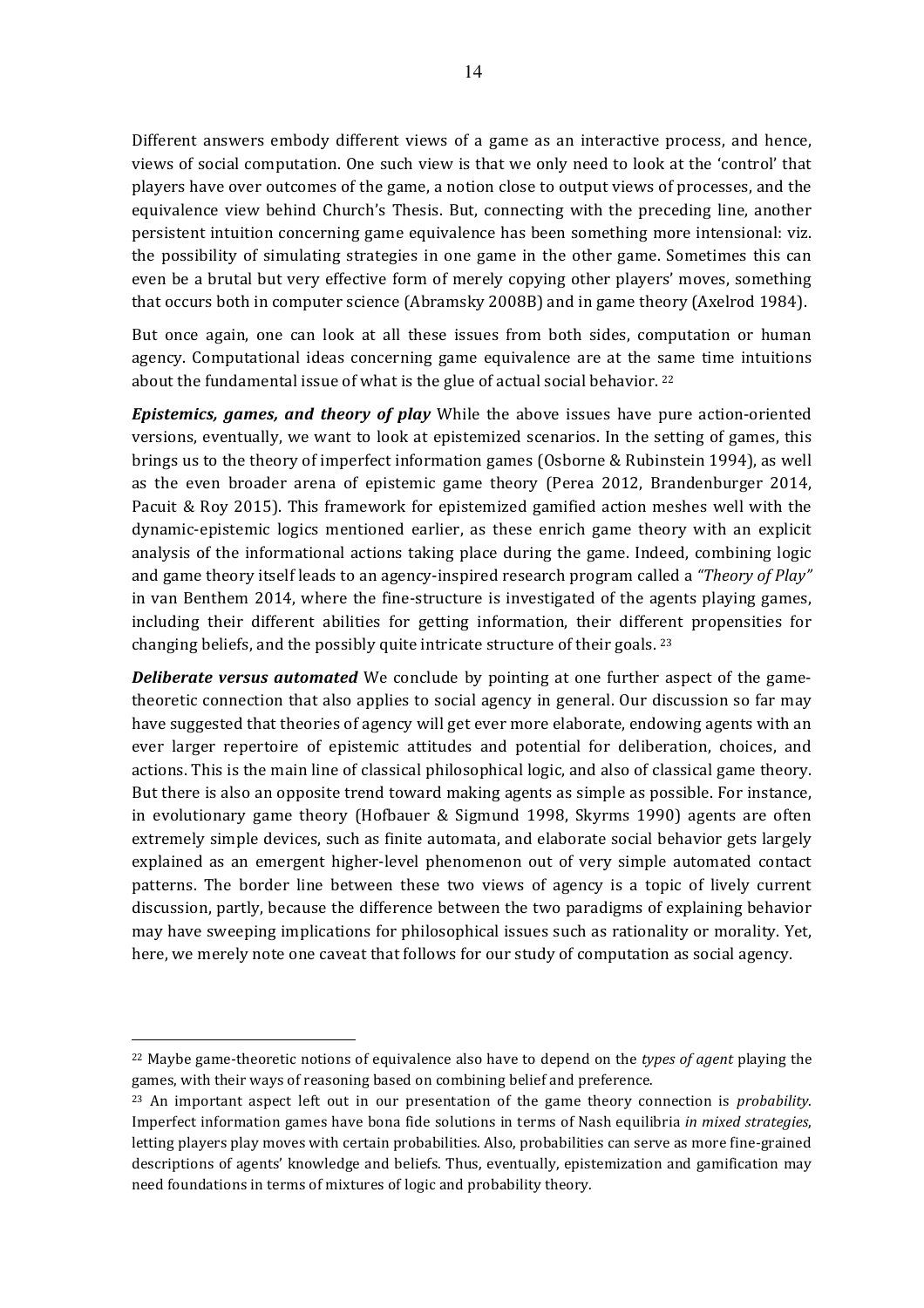The patterns that we seek in computation as agency may require complex sophisticated deliberating agents, but they may also represent aggregate behavior where the complexity resides in how the group behaves over time, not in the individual agents. <sup>24</sup>

#### **8 Conclusion**

 $\overline{a}$ 

There is a famous Dutch story about the 'tide changer' who holds a ceremony at every turn of the tide to make sure it happens. There are also some doubts whether all this is necessary, since the tides might just change by themselves, because of deeper laws yet unknown, but the tide changer just does not want to take this risk. Likewise, this survey and discussion paper has identified some ongoing trends leading to a view of computation as social agency, and vice versa, that seem to be happening anyway, whether we advocate them or not.

However this may be, we hope to have added an awareness that the above process can be discerned better if we think of the recent history of computation in terms of epistemization and gamification. We also emphasized a symmetric view of computation and agency as a natural and interesting one, where both sides of the coin are attractive. It is illuminating to think of computational algorithms in terms of human agency, but just as well, it can be surprising to think of social activities in a different light than their prima facie appearance, as a process of computing. <sup>25</sup> We have seen how this mix has serious theoretical underpinnings raising interesting foundational questions, if we use logic as a matchmaker. In going this way, we found ourselves led to the current interface of logic, computation, game theory, and occasionally even philosophy, which may well prove a stable interdisciplinary alignment.

One theme that we have underplayed in this paper, but which, too, seems to fit naturally, is the empirical and practical dimension of all this. Computer science is changing the world, including forms of social behavior by humans. Thus, we are all part of some vast experiment seeing what happens when human behavior is affected by new devices, and the human mind by the new concepts that these devices bring along. Many of the topics discussed before lend themselves well to systematic cognitive experiments, where research into knowledge and games of the sort described above is taking off: cf. Isaac, Szymanik & Verbrugge 2014 on 'marble drop games', and Blokpoel, van Kesteren, Stolk, Haselager, Toni & van Rooij 2012 on the 'tacit communication game'. This research, too, can influence theories again.  $2627$ 

<sup>&</sup>lt;sup>24</sup> There are connections here with current studies of interfaces between dynamic-epistemic logics and logics for *dynamical systems*, and also with logics for analyzing evolutionary game theory, van Benthem 2015. Also relevant are major results in the theory of computation starting Büchi & Landweber 1969, which states broad circumstances under which finite automata can optimally solve classes of games with complex specifications, cf. Grädel, Thomas & Wilke, eds., 2002, Venema 2012.

 $25$  As just one example, cf. van Benthem & Liu 2016 on analogies between multi-agent social networks and cellular automata, and the use of social hierarchy to find new fine-structures inside computation.

 $^{26}$  As an example, just put the following two publications side by side: the short-sight games' of Grossi & Turrini 2012 presented at a typical agency conference in computer science, and the 'marble drop games' with eye-tracking experiments for testing Theory of Mind and Backward Induction reasoning designed in Meijering, Taatgen, Van Rijn & Verbrugge et al. 2012.

<sup>&</sup>lt;sup>27</sup> Some colleagues even believe that theoretical insight is going to *improve* society in some non-profitseeking sense, an ambition found with some founding fathers of computer science such as Dijkstra in the 1950w, but also in recent general publications on logic and agency (Hendricks & Hansen 2014).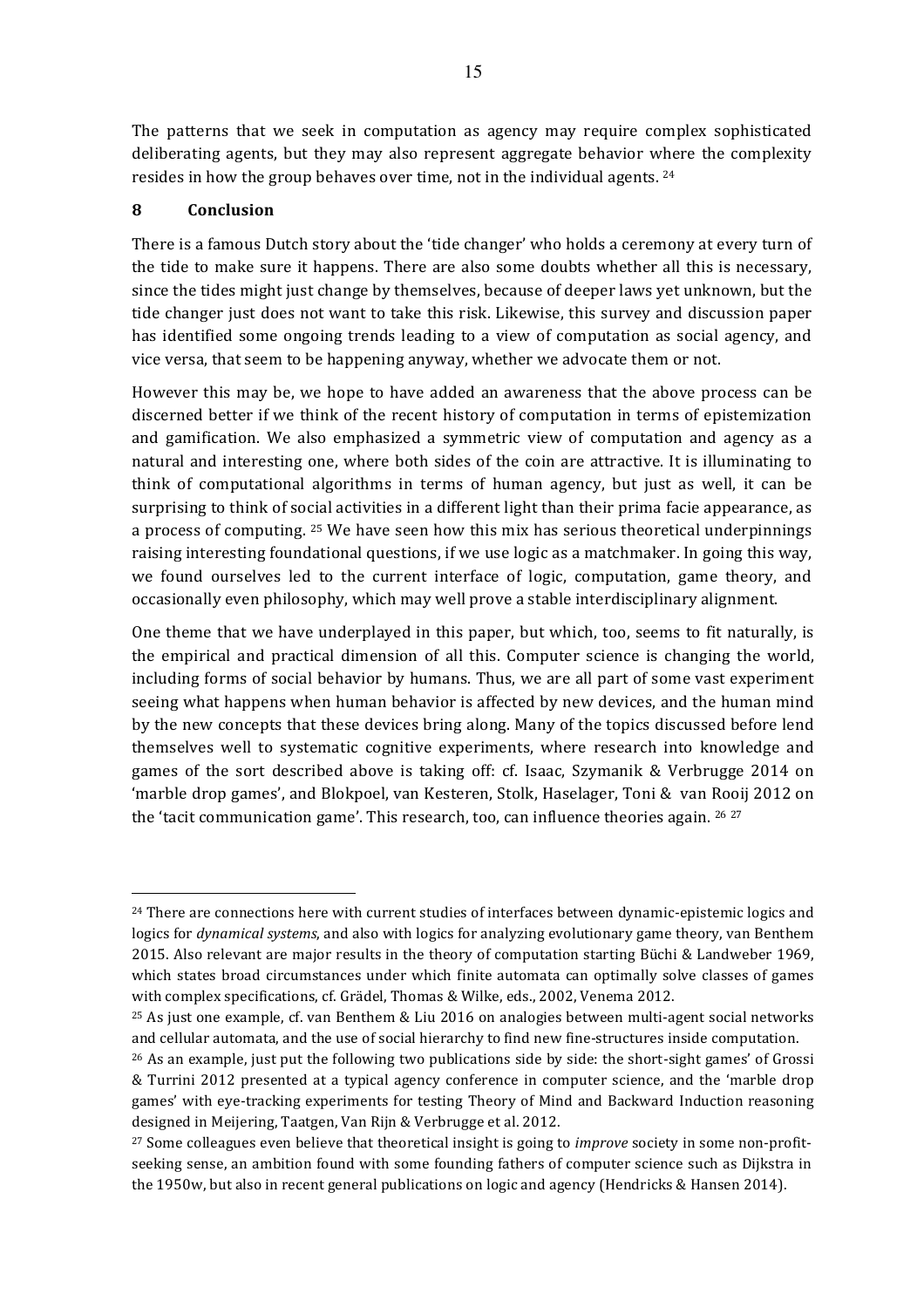To close the circle of our story, however, we return to the three main themes from the Golden Age of the foundations of logic and computation in the 1930s, as stated in Section 1. What does a modern social agency perspective on computation tell us about the original grand questions about computation? We will go in reverse order, and just state the conclusions that we would draw from the material presented in this paper.

As for the *Turing Test*, the old AI program of mimicking, or even replacing, humans by machines seems tedious and, despite some unholy attractions, ultimately uninteresting. Given how the world of computation has developed in reality, the real challenge today is understanding the diverse *mixed societies of computers and humans* that have sprung up all around us, and that have vastly increased the behavioral repertoire of humans (and machines).

More tenable today is the original *Church's Thesis*. Given the close entanglement of social computation and our use of classical techniques of analysis in logic and complexity theory, we see no need to doubt its 'What' answer: the recursive functions seem fine as the extensional view of what can be computed. But this may be the less interesting question eventually, if one's aim is to understand computation as agency. As we said before, what we really want to understand is the 'How" question of what constitutes computational behavior. And if we take the social perspective of information and interaction outlined here seriously, then we have seen how some very fundamental questions are on the table: when are two social processes the same, and how do we factor in the essential role of the agents involved in them? What we really need is a convincing foundational theory of social behavior, and maybe the focus on computation of this paper will be a good way of making progress here.  $^{28}$ 

Finally, let us return to Turing's original contribution. The *Universal Machine* was, and remains, a crucial device for making our thinking about computation sharp, and allowing, for the first time in history, precise mathematical results on the power and limitations of what is computable. But there is a further question. Can there be a similar universal format for the behavior produced by social computation in the sense of this paper? We still lack a 'new Turing', but my guess is that the answer will come in the form of an abstract conceptual analysis of what it really means to be a *game* – beyond the details of current game theory.

## **9 Acknowledgements**

This discussion paper goes back to an invited lecture in Manchester at the ASL Logic Colloquium in the Turing Year 2012, and follow-up versions presented at ESSLLI Opole 2012, JAIST Kanazawa 2012, the Oxford Strachey lecture 2015, and other venues. As for written sources elaborating on our presentation, the reader may consult van Benthem 2008, 2011, 2014. We thank the many audiences of colleagues and students that provided feedback.  $^{29}$ 

## **10 References**

 $\overline{a}$ 

S. Abramsky, 2008A, 'Information, Processes and Games', in P. Adriaans and J. van Benthem, eds., 483–549. 

<sup>&</sup>lt;sup>28</sup> Admittedly, the lack of convergence to a unique view even in the restricted area of *concurrency* may be a source of some worries here. But see Abramsky 2012 for some positive answers.

 $29$  The present text will appear in a special issue of *Information and Computation*, edited by Julian Gutierrez and Michael Wooldridge.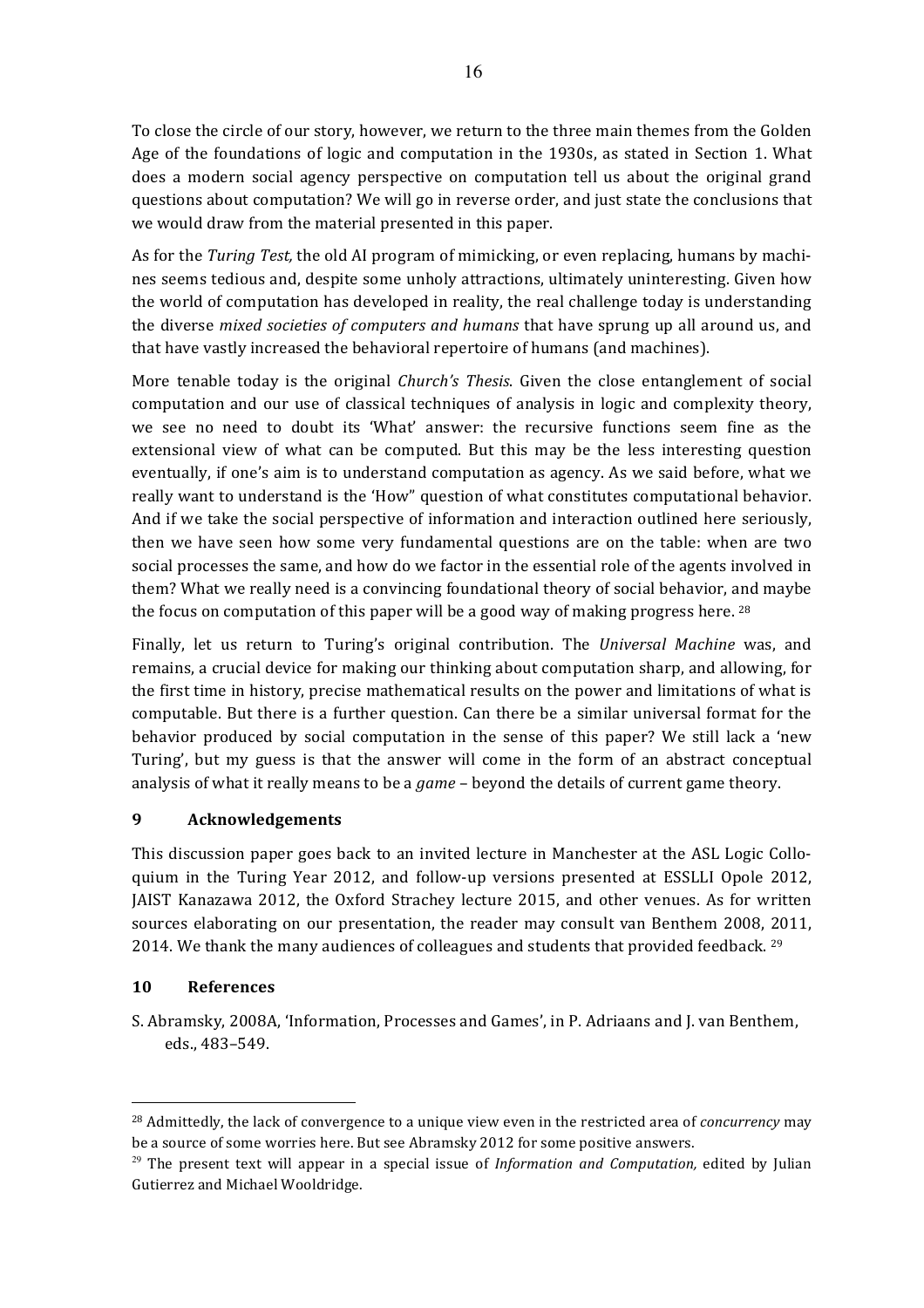- S. Abramsky, 2008B, *Tutorial on Game Semantics*. ERC LINT Workshop, ILLC Amsterdam, Department of Computing, Oxford University.
- S. Abramsky, 2012, 'Foundations of Interactive Computation', Invited Lecture, ASL Colloquium/Alan Turing Year, University of Manchester.
- P. Adriaans & J. van Benthem, eds., *2008*, *Handbook of the Philosophy of Information*, Elsevier Science, Amsterdam.
- T. Ågotnes & H. van Ditmarsch, 2011, 'What Will They Say? Public Announcement Games', *Synthese* (*KRA*) 179 (Suppl.1), 57-85.
- G. Aucher, J. van Benthem & D. Grossi, 2015, 'Sabotage Modal Logic: Some Model- and Proof-Theoretic Aspects', in W. Holliday, W. van der Hoek & W-f Wang, eds., *Proceedings LORI 2015 Taipei*, Springer Lecture Notes in Computer Science, Heidelberg.
- R. Axelrod, 1984, *The Evolution of Cooperation*, Basic Books, New York.
- A. Baltag & S. Smets, 2008, 'A Qualitative Theory of Dynamic Interactive Belief Revision', in G. Bonanno, W. van der Hoek & M. Wooldridge, eds., *Logic and the Foundations* of Game and Decision Theory (LOFT-7), Amsterdam University Press, 13-60.
- J. van Benthem, 1996, *Exploring Logical Dynamics*, CSLI Publications, Stanford.

J. van Benthem, 2005, 'An Essay on Sabotage and Obstruction', in D. Hutter & W. Stephan, eds., *Mechanizing Mathematical Reasoning*, Volume 2605 of Lecture Notes in Computer Science, Springer Verlag, Berlin, 268-276.

- J. van Benthem, 2007, 'Rational Dynamics and Epistemic Logic in Games', *International Game Theory Review* 9:1, 2007, 13-45. Erratum reprint, Volume 9:2, 377-409.
- J. van Benthem, 2008, 'Computation as Conversation', in S. Cooper et al., eds., 35-58.
- J. van Benthem, 2011, *Logical Dynamics of Information and Interaction*, Cambridge University Press, Cambridge UK.
- J. van Benthem, 2013, 'Reasoning about Strategies', in B. Coecke, L. Ong, and P. Panangaden, eds., *Computation, Logic, Games, and Quantum Foundations*, Volume 7860 of Lecture Notes in Computer Science, Springer, Berlin, 336-347.
- J. van Benthem, 2014, *Logic in Games*, The MIT Press, Cambridge MA.
- J. van Benthem, J. van Eijck & B. Kooi, 2006, 'Logics of Communication and Change*', Information and Computation* 204, 1620–1662.
- J. van Benthem, J. Gerbrandy, T. Hoshi & E. Pacuit, 2009, 'Merging Frameworks' for Interaction', *Journal of Philosophical Logic 38,* 2009, 491-526.
- J. van Benthem & M. Martinez, 2008, 'The Stories of Logic and Information', in P. Adriaans & J. van Benthem, eds., 217-280.
- J. van Benthem & E. Pacuit, 2006, 'The Tree of Knowledge in Action', *Proceedings Advances in Modal Logic,* ANU Melbourne, 87-106*.*
- J. van Benthem & E. Pacuit, 2011, 'Dynamic Logic of Evidence-Based Beliefs', *Studia Logica* 99:1, 61–92.
- M. Blokpoel, M. van Kesteren, A. Stolk, P. Haselager, I. Toni & I. van Rooij, 2012, 'Recipient Design in Human Communication: Simple Heuristics or Perspective Taking?', *Frontiers in Human Neuroscience* 6:253, 1-13.
- T. Bolander & M. B. Andersen, 2011, 'Epistemic Planning for Single and Multi-Agent Systems', *Journal of Applied Non-Classical Logics* 21: 1, 9-34.
- J. A. Bergstra, A. Ponse & S. A. Smolka, eds., 2001, *Handbook of Process Algebra*, Elsevier Science, Amsterdam.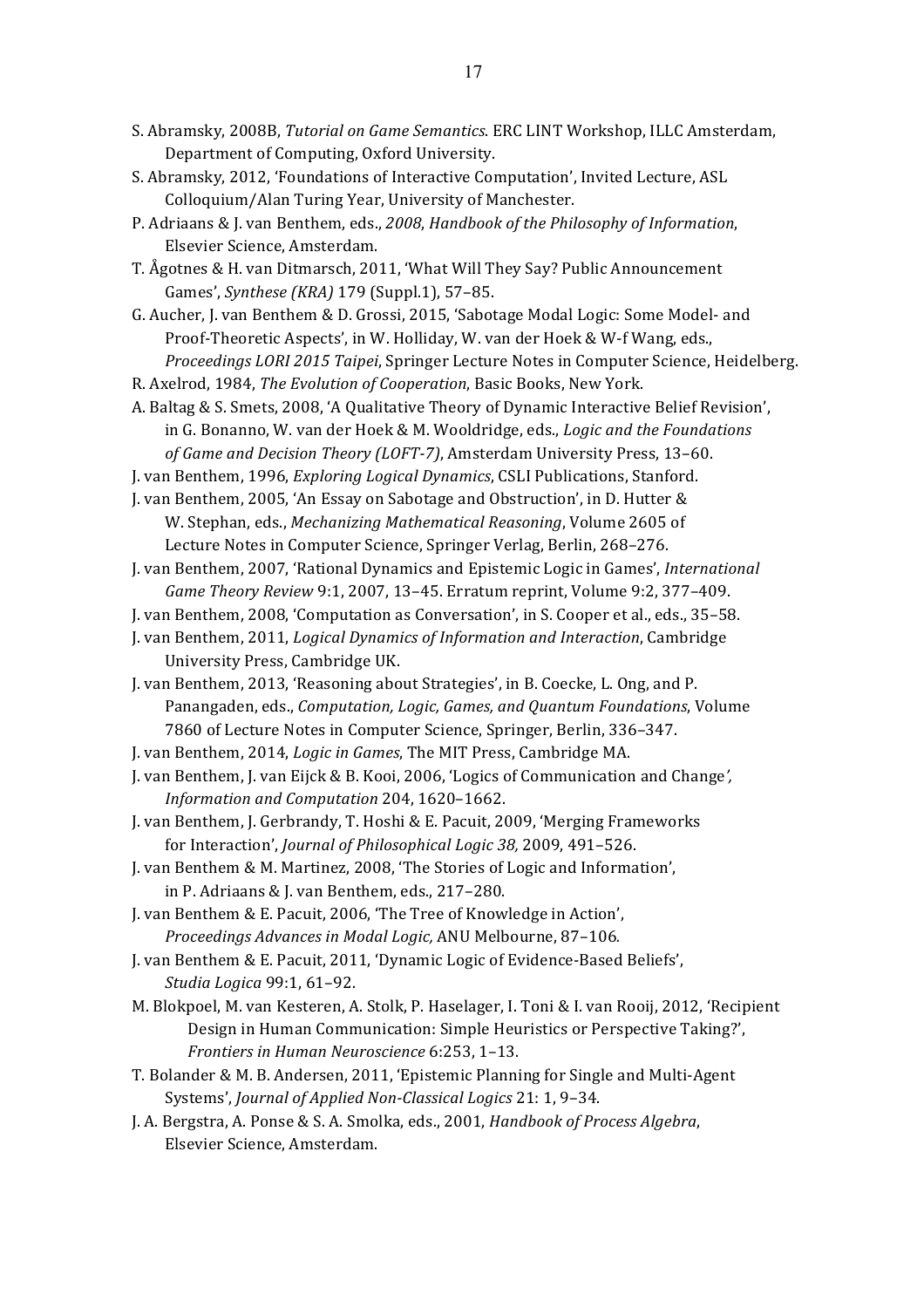- R. Brafman, J-C Latombe, and Y. Shoham, 1993, Towards Knowledge-Level Analysis of Motion Planning, *Proceedings AAAI* 1993, 670-675.
- A. Brandenburger, 2014, *The Language of Game Theory: Putting Epistemics into the Mathematics of Games, World Scientific, Singapore.*
- J. Büchi & L. Landweber, 1969, 'Definability in the Monadic Second-Order Theory of Successor', Journal Symbolic Logic 34:2, 166-170.
- Z. Christoff, 2016, *Dynamic Logics of Networks: Information Flow and Spread of Opinion*, Dissertation, Institute for Logic, Language and Computation, University of Amsterdam.
- S. B. Cooper, B. Löwe & A. Sorbi., eds., 2008, *New Computational Paradigms, Changing Conceptions of What is Computable, Springer, New York.*
- S. B. Cooper, 2011, 'Computability Theory', in J. van Benthem & A. Gupta, ed., *Logic* and Philosophy Today, Volume 1, College Publications, London, 197-218.
- H. van Ditmarsch, 2002, 'The Russian Cards Problem: a case study in cryptography with public announcements', *Proceedings of AWCL 2002* (Australasian Workshop on Computational Logic), Canberra, 47-67.
- H. van Ditmarsch, W. van der Hoek & B. Kooi, 2007, *Dynamic Epistemic Logic*, Springer Publishers, Dordrecht.
- E. W. Dijkstra, 1968, 'Goto Statement Considered Harmful', *Communications of the ACM*, Vol. 11, No. 3, 147-148.
- P. van Emde Boas, 1990, 'Machine Models and Simulations', in J. van Leeuwen, ed., *Handbook of Theoretical Computer Science*, vol. A, Algorithms and Complexity, Elsevier Science, Amsterdam, 3-66.
- U. Endriss & J. Lang, eds., 2006, *Proceedings of the 1st International Workshop on Computational Social Choice (COMSOC-2006), ILLC, University of Amsterdam.*
- R. Fagin, J. Halpern, M. Vardi & Y. Moses, 1995, *Reasoning about Knowledge*, The MIT Press, Cambridge MA.
- V. Fiutek, 2013, *Playing with Knowledge and Belief*, Dissertation DS-2-13-02, ILLC, University of Amsterdam.
- D. Gabbay, T. Maibaum & J. Shepherdson, eds., 1995, *Handbook of Logic in Artificial Intelligence and Logic Programming*, Oxford University Press, Oxford.
- S. Ghosh, J. van Benthem & R. Verbrugge, eds., 2016, *Models of Strategic Reasoning:* Logics, Games, and Communities, FoLLI Lecture Notes, Springer, Heidelberg.
- N. Gierasimczuk, *Knowing One's Limits*, *Logical Analysis of Inductive Inference*, Dissertation DS-2010-11, Institute for Logic, Language and Computation, University of Amsterdam.
- G. Gigerenzer, Peter M. Todd, and the ABC Research Group, 1999, *Simple Heuristics* That Make Us Smart, Oxford University Press.
- P. Girard, F. Liu & J. Seligman, 2014, 'Logical Dynamics of Belief Change in the Community', *Synthese* 191:11, 2402–2431.
- E. Grädel, W. Thomas, and Th. Wilke, eds., 2002, *Automata, Logics, and Infinite Games*, Lecture Notes in Computer Science, Springer Verlag, Heidelberg.
- D. Grossi & P. Turrini, 2012, 'Short-Sight in Extensive Games', in V. Conitzer & M. Winikoff, Eds., Proceedings of the 11th International Joint Conference on Autonomous Agents and *Multi-Agent Systems (AAMAS),* 805–812.
- J. Halpern & M. Vardi, 1989, 'The Complexity of Reasoning about Knowledge and Time, I. Lower Bounds, *Journal of Computer and System Sciences* 38(1), 195-237.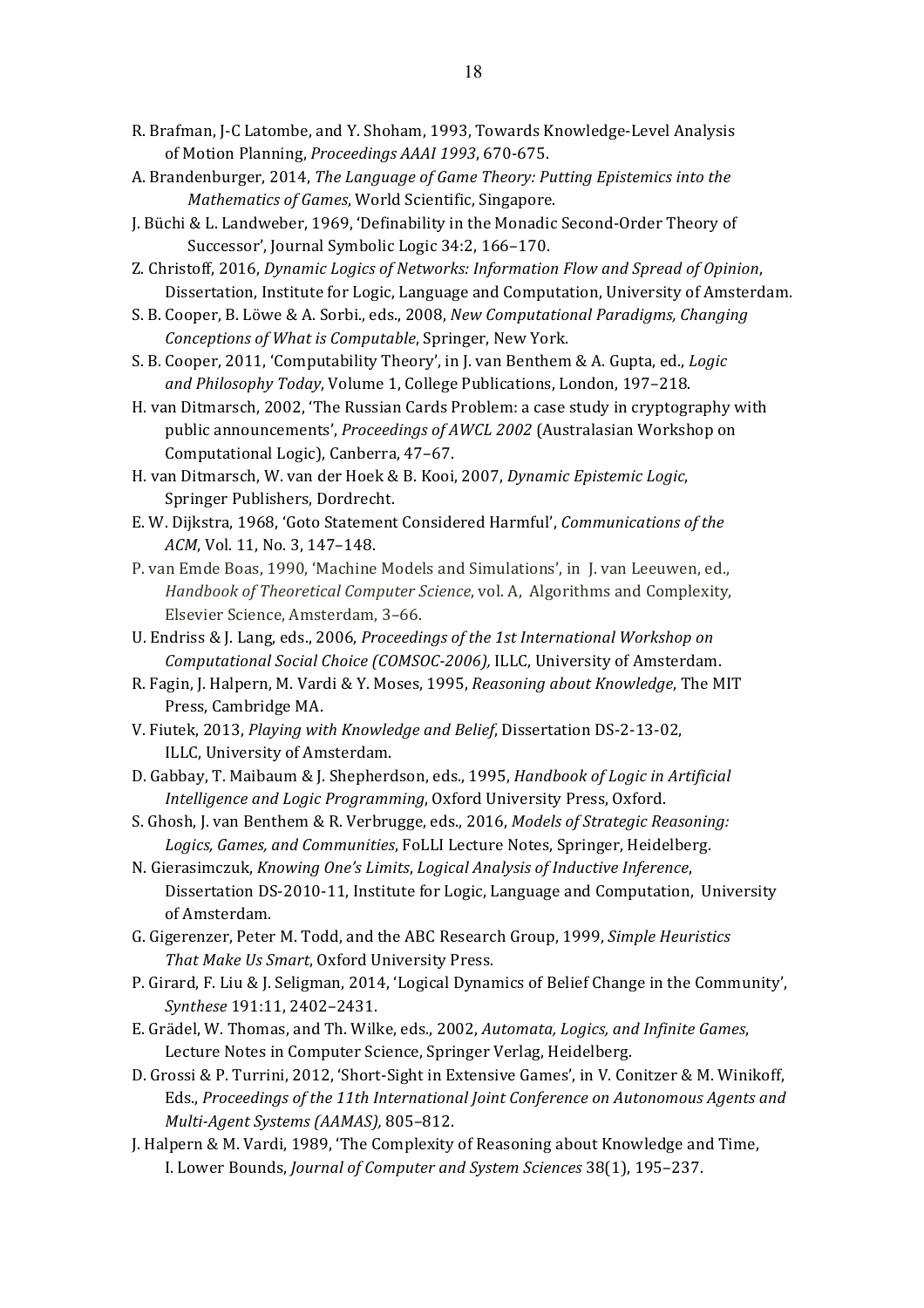- D. Harel, D. Kozen & J. Tiuryn, 2000, *Dynamic Logic*, The MIT Press, Cambridge MA.
- V. Hendricks & P. Hansen, 2014, *Infostorms*, Copernicus Books & Springer, New York.
- J. Hintikka & G. Sandu, 1997, 'Game-Theoretical Semantics', in J. van Benthem & A. ter Meulen, eds., *Handbook of Logic and Language*, Elsevier, Amsterdam, 361–410.
- J. Hofbauer & K. Sigmund, 1998, *Evolutionary Games and Population Dynamics*, Cambridge University Press, Cambridge UK.
- W. Holliday, 2012, *Knowing What Follows: Epistemic Closure and Epistemic Logic*, Ph.D. thesis, Department of philosophy, Stanford University. Appeared in ILLC Dissertation Series DS-2012-09, University of Amsterdam.
- A. Isaac, A., J. Szymanik & R. Verbrugge, 2014, 'Logic and Complexity in Cognitive Science', In A. Baltag & S. Smets, eds., *Johan van Benthem on Logic and Information Dynamics*, Springer, Dordrecht, 787-833.
- N. D. Jones, 1978, 'Blindfold Games are Harder than Games with Perfect Information', *Bulletin of the EATCS* 6, 4-7.
- K. Lehrer, 1990, *Theory of Knowledge*, Westview Press, Boulder CO.
- K. Leyton-Brown & Y. Shoham, 2009, *Multiagent Systems: Algorithmic, Game Theoretic and Logical Foundations*, Cambridge University Press, Cambridge UK.
- F. Liu, 2011, *Dynamic Logic of Preference Change*, Springer Publishers, Dordrecht.
- B. Loewe, E. Pacuit & A. Witzel, 2011, 'DEL Planning and some Tractable Cases', in H. van Ditmarsch, J. Lang & S. Ju, eds., *Proceedings LORI Guangzhou 2011*, Springer, Heidelberg, 179-192.
- B. Meijering, H. van Rijn, N. Taatgen & R. Verbrugge, 2012, 'What Eye Movements Can Tell about Theory of Mind in a Strategic Game', *PLoS ONE* 7(9): e45961. doi:10.1371/journal.pone.0045961
- J. Miller & L. Moss, 2005, 'The Undecidability of Iterated Modal Relativization', *Studia Logica* 97, 373–407.
- S. Minica, 2011, *Dynamic Logic of Questions*, Dissertation DS-2011-08, Institute for Logic, Language and Computation, University of Amsterdam, Amsterdam, The Netherlands.
- Y. Moses, 2015, 'Relating Knowledge and Coordinated Action: The Knowledge of Preconditions Principle', *Proceedings TARK 2015*, CMU Pittsburgh.
- R. Nozick, 1981, *Philosophical Explanations*, Harvard University Press, Cambridge (Mass.).
- M. Osborne & A. Rubinstein, 1994, *A Course in Game Theory*, The MIT Press, Cambridge MA.
- E. Pacuit & O. Roy, 2015, *Interactive Rationality*, Lecture Notes, Department of Philosophy, University of Maryland and Institute for Philosophy, University of Bayreuth.
- C. Papadimitriou, 1994, *Computational Complexity*, Addison-Wesley, Reading.
- A. Perea, 2012, *Epistemic Game Theory: Reasoning and Choice*, Cambridge University Press, Cambridge UK.
- P. Rohde, 2005, *On Games and Logics over Dynamically Changing Structures*, Ph. D. thesis, Rheinisch-Westfälische Technische Hochschule, Aachen.
- M. Sevenster, 2006, *Branches of Imperfect Information: Logic, Games, and Computation*, Ph. D. thesis, Institute for Logic, Language and Computation, University of Amsterdam. ILLC Dissertation series DS-2006-06.